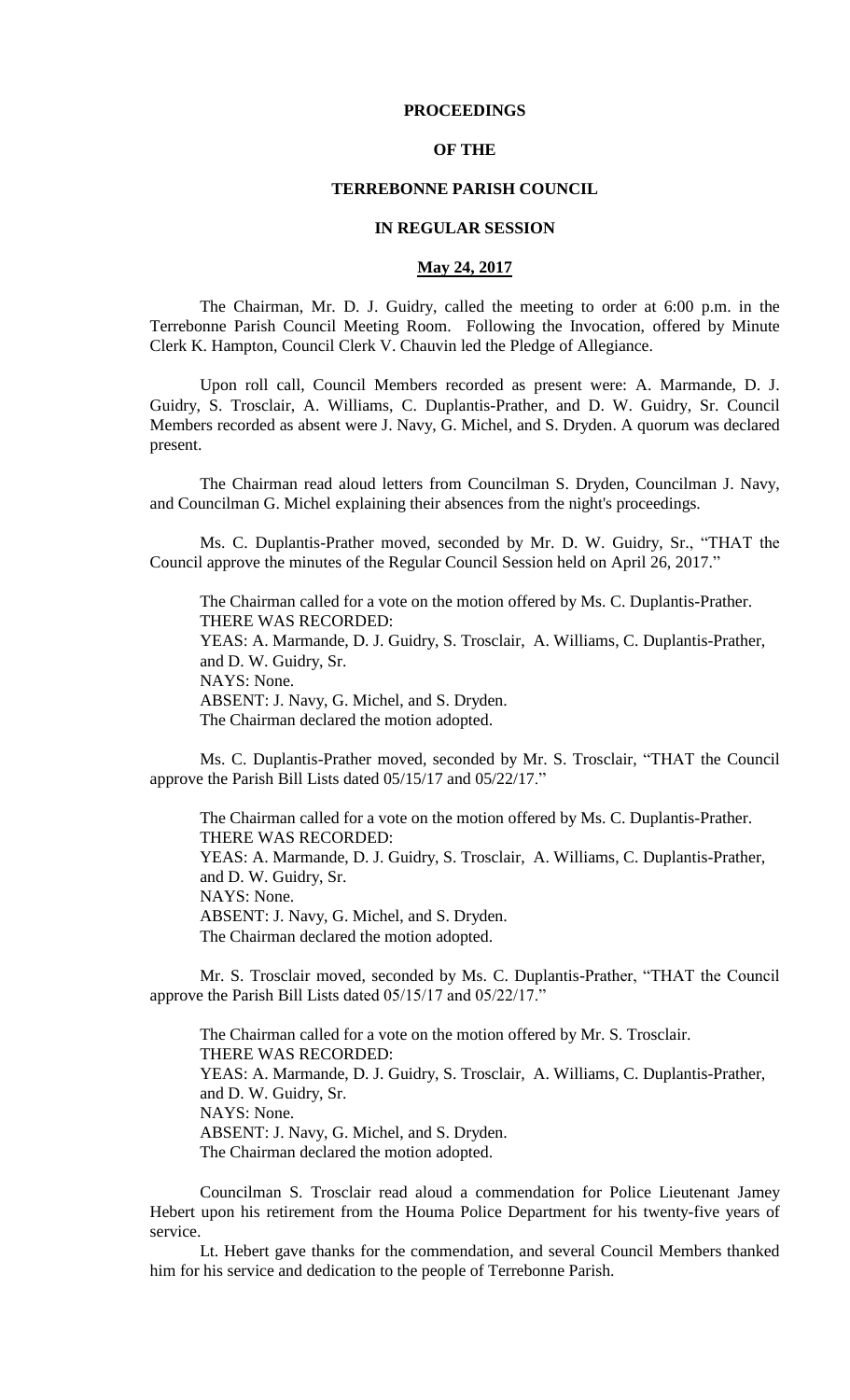Lt. Hebert was then presented a token of appreciation by Sergeant Kyle Faulk and Police Chief Dana Coleman on behalf of the Houma Police Association.

Ms. A. Williams moved, seconded by Ms. C. Duplantis-Prather, "THAT the Council authorize the Terrebonne Parish Consolidated Government to co-sponsor the Terrebonne Baccalaureate Program at Dumas Auditorium that was held Sunday, May 21, 2017."

The Chairman called for a vote on the motion offered by Ms. A. Williams. THERE WAS RECORDED: YEAS: A. Marmande, D. J. Guidry, S. Trosclair, A. Williams, C. Duplantis-Prather, and D. W. Guidry, Sr. NAYS: None. ABSENT: J. Navy, G. Michel, and S. Dryden. The Chairman declared the motion adopted.

Ms. Lucretia McBride, Houma resident, offered to get volunteers to assist with needed repairs to the Native American Statue and fountain in downtown Houma.

Upon request, Planning Director Christopher Pulaski explained how the Downtown Development Corporation is funded through the Hotel/Motel Tax and explained that it is currently waiting funding from the State that would be used for the repairs.

Councilman A. Marmande said that the statuary had been cleaned that day, and several Council Members thanked Ms. McBride and her associates for their involvement with the community.

Mr. Mart Black, Director of Coastal Restoration and Preservation, spoke to the Council relative to a series of community meetings to be held by Louisiana's Strategic Adaptations for Future Environments (LASAFE) on May 31, June 1, and June 3, 2017. He encouraged the public to attend to voice their opinions concerning the futures of their local communities and said that food, childcare, and transportation would be provided upon request.

The Chairman called for a report on the Public Services Committee meeting held on 05/22/17, whereupon the Committee Chairman, noting ratification of minutes calls public hearings on June 14, 2017 at 6:30 p.m., rendered the following:

## **PUBLIC SERVICES COMMITTEE**

## **MAY 22, 2017**

The Chairman, Alidore "Al" Marmande, called the Public Services Committee meeting to order at 5:31 p.m. in the Terrebonne Parish Council Meeting Room with an Invocation offered by Committee member S. Dryden and the Pledge of Allegiance led by Committee member J. Navy. Upon roll call, Committee Members recorded as present were: A. Marmande. D. J. Guidry, S. Trosclair, J. Navy, A. Williams, G. Michel, S. Dryden, C. Duplantis-Prather and D. W. Guidry, Sr. A quorum was declared present.

Mr. S. Dryden moved, Ms. C. Duplantis-Prather, "THAT, the Public Services Committee introduce an ordinance to amend the Parish Code of Terrebonne Parish by adding to Chapter 18: Motor Vehicles and Traffic, Article IV; Operation of Vehicles, Division 2: Parish, and to add a section under the said article to be designated as Section 18-91(4): to establish 45 mph speed limit on Bayou Gardens Boulevard and call a public hearing on June 14, 2017 at 6:30 p.m."

The Chairman called for the vote on the motion offered by Mr. S. Dryden. THERE WAS RECORDED: YEAS: A. Marmande, D. J. Guidry, S. Trosclair, J. Navy, A. Williams, G. Michel, S. Dryden, C. Duplantis-Prather and D. W. Guidry, Sr. NAYS: None. ABSENT: None.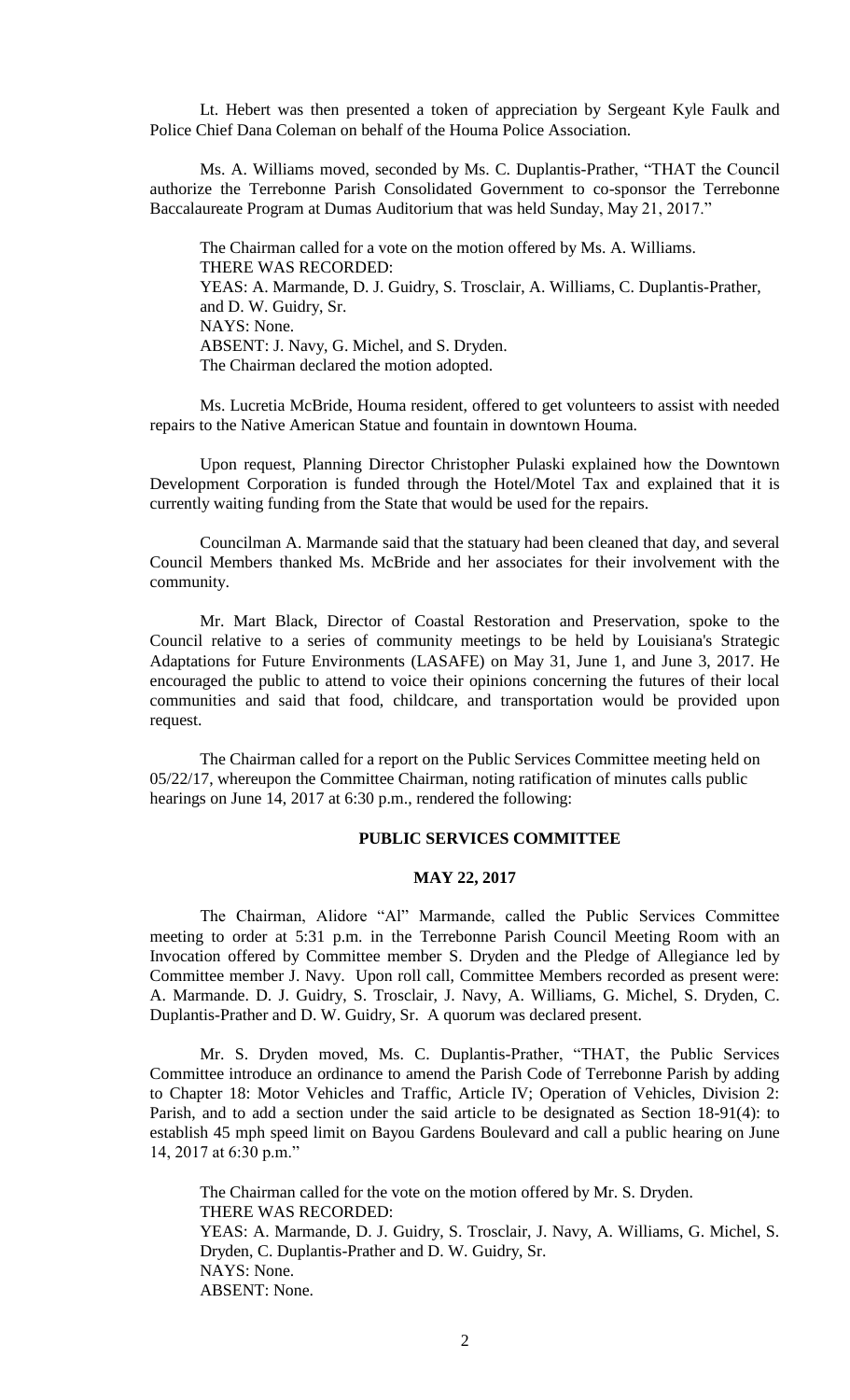The Chairman declared the motion adopted.

Mr. D. J. Guidry moved, Mr. S. Dryden, "THAT, the Public Services Committee introduce an ordinance to amend the Parish Code of Terrebonne Parish by adding to Chapter 18: Motor Vehicles and Traffic, Article IV: Operation of Vehicles, Division 2: Parish, and to add a section under the said article to be designated as Section 18-91(5): to establish 50 mph speed limit on Thompson Road Extension and call a public hearing on June 14, 2017 At 6:30 p.m."

The Chairman called for the vote on the motion offered by Mr. D. J. Guidry. THERE WAS RECORDED: YEAS: A. Marmande, D. J. Guidry, S. Trosclair, J. Navy, A. Williams, G. Michel, S. Dryden, C. Duplantis-Prather and D. W. Guidry, Sr. NAYS: None. ABSENT: None. The Chairman declared the motion adopted.

Parish President G. Dove announced that the parish is awaiting the Certificate of Substantial Completion for the Bayou Gardens Boulevard Extension; noting that the grand opening is tentatively scheduled for Tuesday, May  $30<sup>th</sup>$  at 2:00 p.m.

Upon questioning from Committee member S. Trosclair, Parish Manager A. Levron explained that roadway speed limits are determined by highway standards; noting that engineers determine the highway standards (speed limits) by the width of the road and the turns in the road.

Mr. D. J. Guidry moved, Mr. S. Dryden, "THAT, the Public Services Committee introduce an ordinance to amend the Parish Code of Terrebonne Parish by adding to Chapter 18: Motor Vehicles and Traffic, Article IV: Operation of Vehicles, Division 2: Parish, and to add a section under the said article to be designated as Section 18-91 (2a): to establish 30 mph speed zones on Thompson Road Extension and call a public hearing on June 14, 2017 at 6:30 p.m."

The Chairman called for the vote on the motion offered by Mr. D. J. Guidry. THERE WAS RECORDED: YEAS: A. Marmande, D. J. Guidry, S. Trosclair, J. Navy, A. Williams, G. Michel, S. Dryden, C. Duplantis-Prather and D. W. Guidry, Sr. NAYS: None. ABSENT: None. The Chairman declared the motion adopted.

Mr. D. W. Guidry, Sr. moved, Mr. G. Michel, "THAT, the Public Services Committee introduce an ordinance that will establish a "4-Way Stop" at the intersection of Southdown Mandalay Road and Savanne Road and call a public hearing on Jun 14, 2017 at 6:30 p.m."

The Chairman called for the vote on the motion offered by Mr. D. W. Guidry, Sr. THERE WAS RECORDED: YEAS: A. Marmande, D. J. Guidry, S. Trosclair, J. Navy, A. Williams, G. Michel, S. Dryden, C. Duplantis-Prather and D. W. Guidry, Sr. NAYS: None. ABSENT: None. The Chairman declared the motion adopted.

Committee member D. W. Guidry explained that the safety of the aforementioned intersection was a concern which prompted a traffic study to be conducted. He further explained that the traffic study offered numerous counter measures, but a four-way stop was warranted and deemed to be the safest.

OFFERED BY: MS. A. WILLIAMS SECONDED BY: MS. C. DUPLANTIS-PRATHER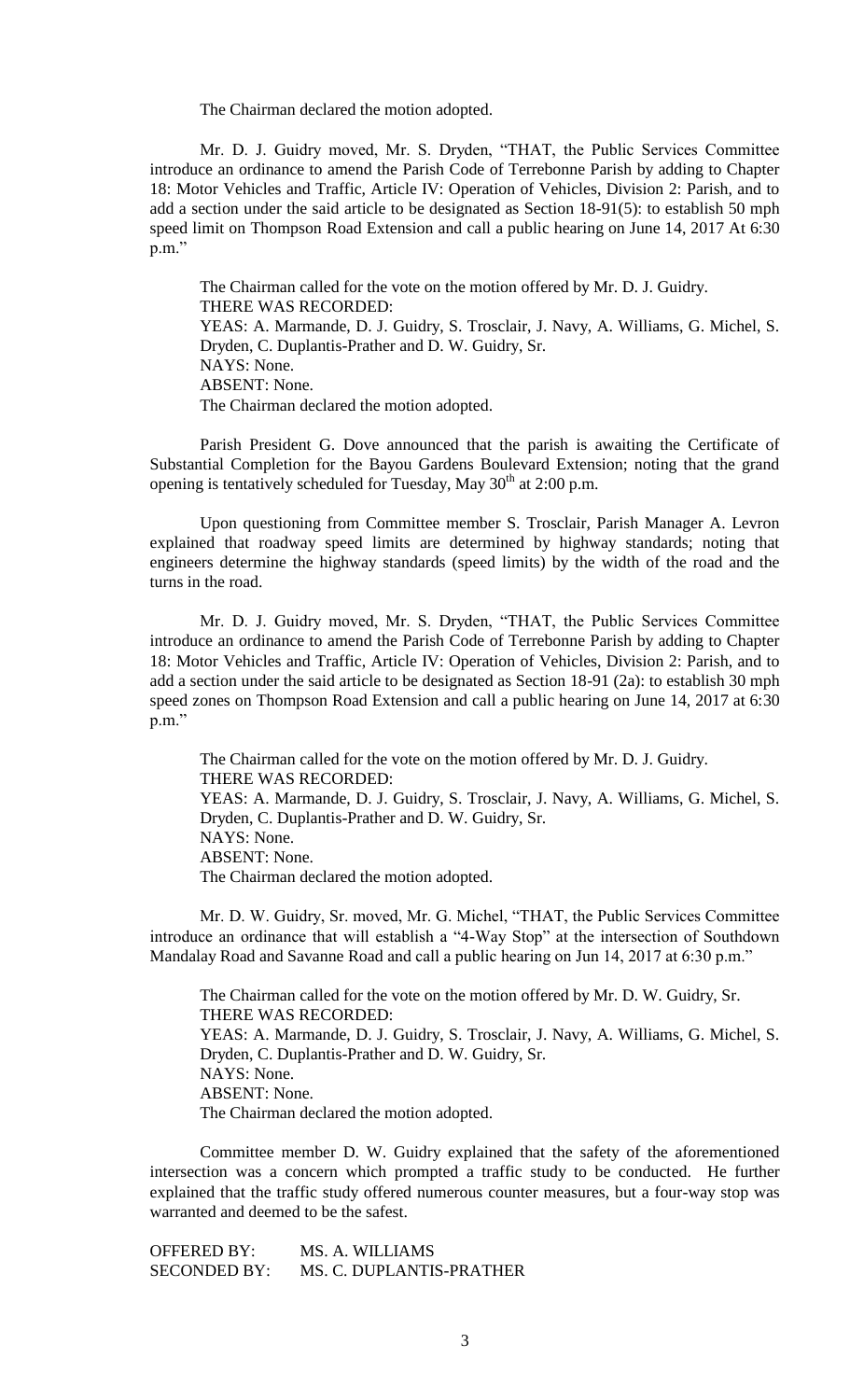#### **RESOLUTION NO. 17-175**

Approving of Amendment No. 1 to the Engineering Agreement for Parish Project No.16- SEW-13, Renovations of Afton, Ardoyne and Naquin Sewer Lift Stations, Terrebonne Parish, Louisiana.

**WHEREAS**, the Terrebonne Parish Consolidated Government did enter into an original engineering agreement with GIS Engineering, LLC dated May 23, 2016, recordation number 1507692, for the Renovations of Afton, Ardoyne and Naquin Sewer Lift Stations Project identified as Parish Project 16-SEW-13, and

**WHEREAS**, the Engineering Agreement between OWNER and ENGINEER provides for certain limitations for Basic and Additional Services, and

**WHEREAS**, the Naquin Lift Station is in need of a larger location, and

**WHEREAS**, Amendment No. 1 proposes to increase the fees to include the relocation of the Naquin Lift Station, and

**WHEREAS**, this above work will increase the Basic Services by \$41,800.00 and Additional Services by \$20,191.00, and

**NOW, THEREFORE BE IT RESOLVED** that the Terrebonne Parish Council, on behalf of the Terrebonne Parish Consolidated Government, does hereby approve this Amendment No. 1 to the Engineering Agreement for an overall increase of \$61,991.00 and authorizes Parish President Gordon E. Dove to execute this Amendment No. 1 to the Engineering Agreement for the Renovations of Afton, Ardoyne and Naquin Sewer Lift Stations Project, Parish Project No. 16-SEW-13, with GIS Engineering, LLC, and

**BE IT FURTHER RESOLVED** that a certified copy of the resolution be forwarded to the Engineer, GIS Engineering, LLC.

#### **THERE WAS RECORDED:**

YEAS: A. Marmande, D. J. Guidry, S. Trosclair, J. Navy, A. Williams, and G. Michel, S. Dryden, C. Duplantis-Prather, and D. W. Guidry, Sr. NAYS: None. ABSTAINING: None. ABSENT: None. The Chairwoman declared the resolution adopted on this the 22nd day of May 2017.

\* \* \* \* \* \* \* \* \*

| <b>OFFERED BY:</b>  | MR. D. W. GUIDRY, SR.   |
|---------------------|-------------------------|
| <b>SECONDED BY:</b> | <b>MR. S. TROSCLAIR</b> |

#### **RESOLUTION NO. 17-176**

Providing for the acceptance of work performed by Synagro South, LLC., in accordance with the Certificate of Substantial Completion for Parish Project 16-SEW-14, East Coteau/Bayou Blue Sewer Holding Basin Dredging Project, Terrebonne Parish, Louisiana.

**WHEREAS**, the Terrebonne Parish Consolidated Government entered into a contract dated March 6, 2017, with Synagro South, LLC. Recordation Number 1528971, for Parish Project No. 16-SEW-14, Coteau/Bayou Blue Sewer Holding Basin Dredging Project,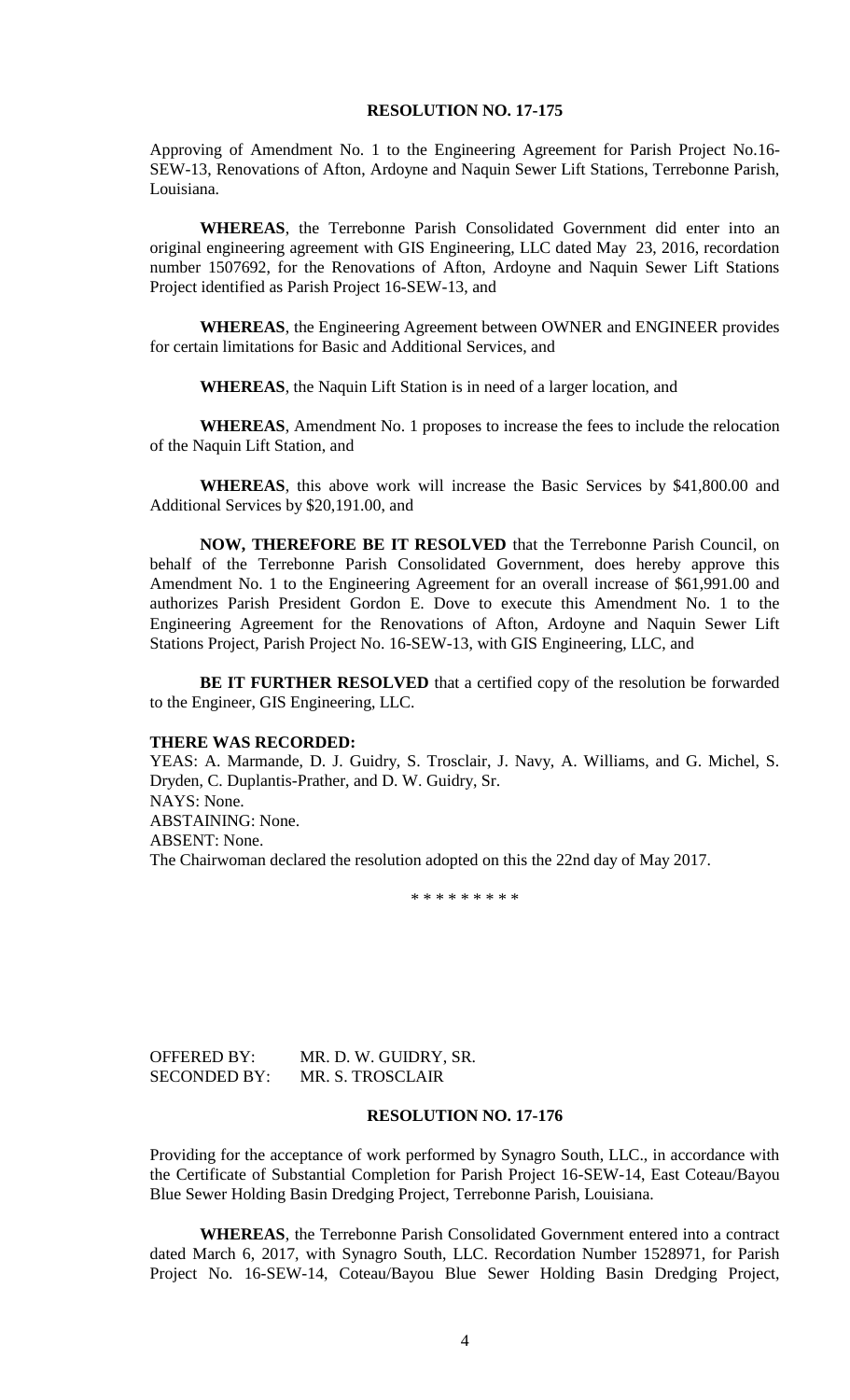Terrebonne Parish, Louisiana, and

**WHEREAS**, the work performed has been inspected by authorized representatives of the Owner, Engineer, and Contractor and found to be substantially complete, and

**WHEREAS**, the Engineer for this project, GIS Engineering, LLC., recommends the acceptance of the substantial completion.

**NOW, THEREFORE BE IT RESOLVED** that the Terrebonne Parish Council, on behalf of the Terrebonne Parish Consolidated Government, does hereby accept the work performed, effective as of the date of recording of this resolution, and does authorize and direct the Clerk of Court and Ex-Officio Recorder of Mortgages of Terrebonne Parish to note this acceptance thereof in the margin of the inscription of said contract under Entry No. 1528971 of the Records of Terrebonne Parish, Louisiana, and

**BE IT FURTHER RESOLVED** that a certified copy of the resolution be forwarded to the Engineer, GIS Engineering, LLC, and

**BE IT FURTHER RESOLVED** that a certified copy of the resolution be recorded in the office of the Clerk of Court of Terrebonne Parish to commence a 45-day clear lien period, and

**BE IT FURTHER RESOLVED** that the Administration is authorized to make payment of retainage upon the presentation of a Clear Lien Certificate.

#### **THERE WAS RECORDED:**

YEAS: A. Marmande, D. J. Guidry, S. Trosclair, J. Navy, A. Williams, and G. Michel, S. Dryden, C. Duplantis-Prather, and D. W. Guidry, Sr. NAYS: None. ABSTAINING: None. ABSENT: None. The Chairwoman declared the resolution adopted on this the 22nd day of May 2017.

\* \* \* \* \* \* \* \* \*

OFFERED BY: MR. D. J. GUIDRY SECONDED BY: MR. S. DRYDEN

## **RESOLUTION NO. 17-177**

Providing for the acceptance of work performed by Volute, Inc., in accordance with the Certificate of Substantial Completion for Parish Project 16-SEW-05, Bobtown Sewer Package Plant Replacement, Terrebonne Parish, Louisiana.

**WHEREAS**, the Terrebonne Parish Consolidated Government entered into a contract dated October 17, 2016, with Volute Inc. Recordation Number 1519549, for Parish Project No. 16-SEW-05, Bobtown Sewer Package Plant Replacement, Terrebonne Parish, Louisiana, and

**WHEREAS**, the work performed has been inspected by authorized representatives of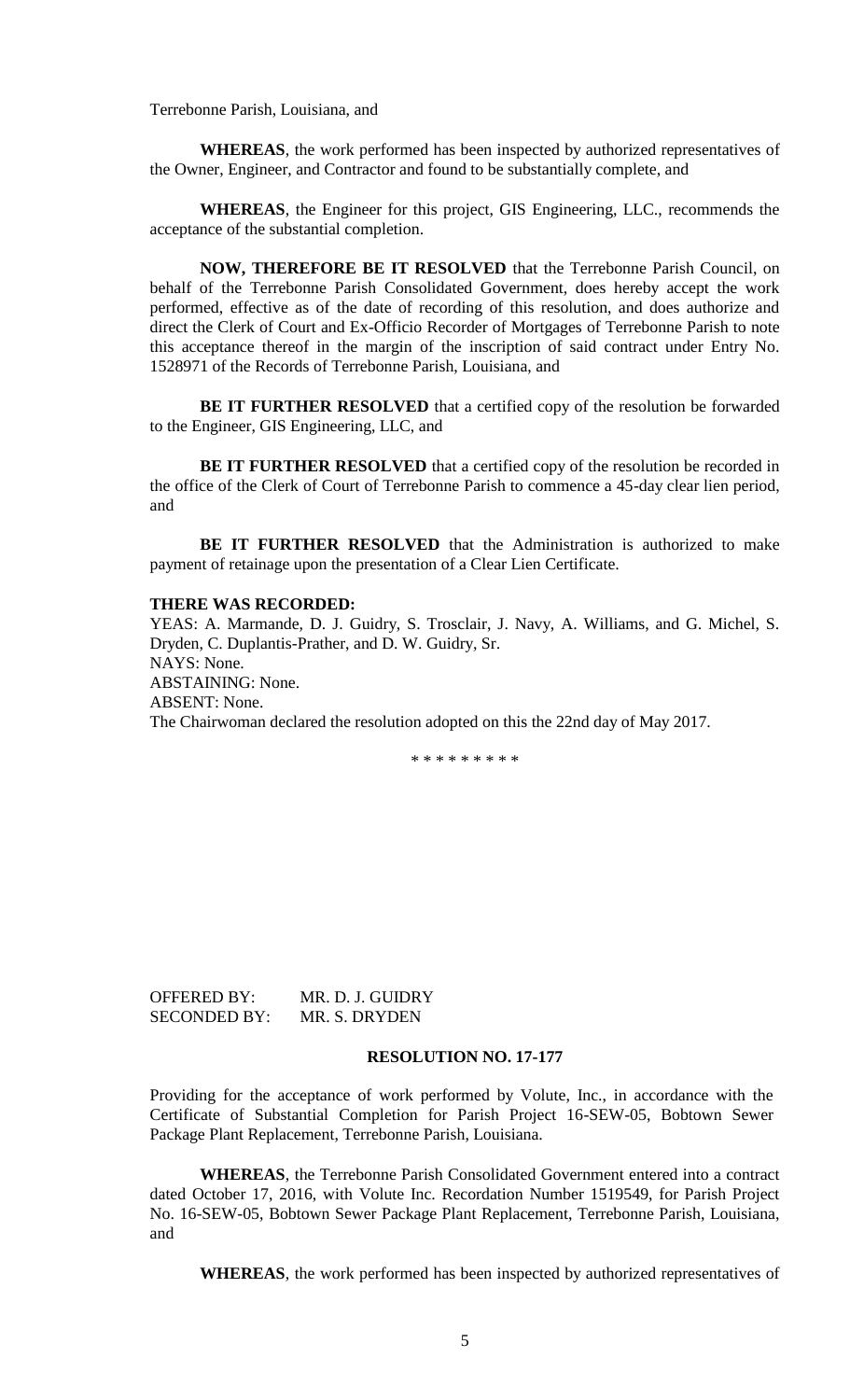the Owner, Engineer, and Contractor and found to be substantially complete, and

**WHEREAS**, the Engineer for this project, All South Consulting Engineers, LLC. recommends the acceptance of the substantial completion,

**NOW, THEREFORE BE IT RESOLVED** that the Terrebonne Parish Council, on behalf of the Terrebonne Parish Consolidated Government, does hereby accept the work performed, effective as of the date of recording of this resolution, and does authorize and direct the Clerk of Court and Ex-Officio Recorder of Mortgages of Terrebonne Parish to note this acceptance thereof in the margin of the inscription of said contract under Entry No. 1519549 of the Records of Terrebonne Parish, Louisiana, and

**BE IT FURTHER RESOLVED** that a certified copy of the resolution be forwarded to the Engineer, All South Consulting Engineers, LLC, and

**BE IT FURTHER RESOLVED** that a certified copy of the resolution be recorded in the office of the Clerk of Court of Terrebonne Parish to commence a 45-day clear lien period, and

**BE IT FURTHER RESOLVED** that the Administration is authorized to make payment of retainage upon the presentation of a Clear Lien Certificate.

## **THERE WAS RECORDED:**

YEAS: A. Marmande, D. J. Guidry, S. Trosclair, J. Navy, A. Williams, and G. Michel, S. Dryden, C. Duplantis-Prather, and D. W. Guidry, Sr. NAYS: None. ABSTAINING: None. ABSENT: None. The Chairwoman declared the resolution adopted on this the 22nd day of May 2017.

\* \* \* \* \* \* \* \* \*

Ms. C. Duplantis-Prather moved, seconded by Mr. S. Trosclair, "THAT, there being no further business to come before the Public Services Committee, the meeting be adjourned."

The Chairman called for the vote on the motion offered by Ms. C. Duplantis-Prather. THERE WAS RECORDED:

YEAS: A. Marmande, D. J. Guidry, S. Trosclair, J. Navy, A. Williams, G. Michel, S. Dryden, C. Duplantis-Prather and D. W. Guidry, Sr.

NAYS: None.

ABSENT: None.

p.m.

The Chairman declared the motion adopted and the meeting was adjourned at 5:38

Alidore Marmande, Chairman

Tammy E. Triggs, Minute Clerk

Mr. A. Marmande moved, seconded by Ms. C. Duplantis-Prather, "THAT the Council accept and ratify the minutes of the Public Services Committee meeting held on 05/22/17."

The Chairman called for a vote on the motion offered by Mr. A. Marmande. THERE WAS RECORDED: YEAS: A. Marmande, D. J. Guidry, S. Trosclair, A. Williams, C. Duplantis-Prather, and D. W. Guidry, Sr. NAYS: None. ABSENT: J. Navy, G. Michel, and S. Dryden. The Chairman declared the motion adopted.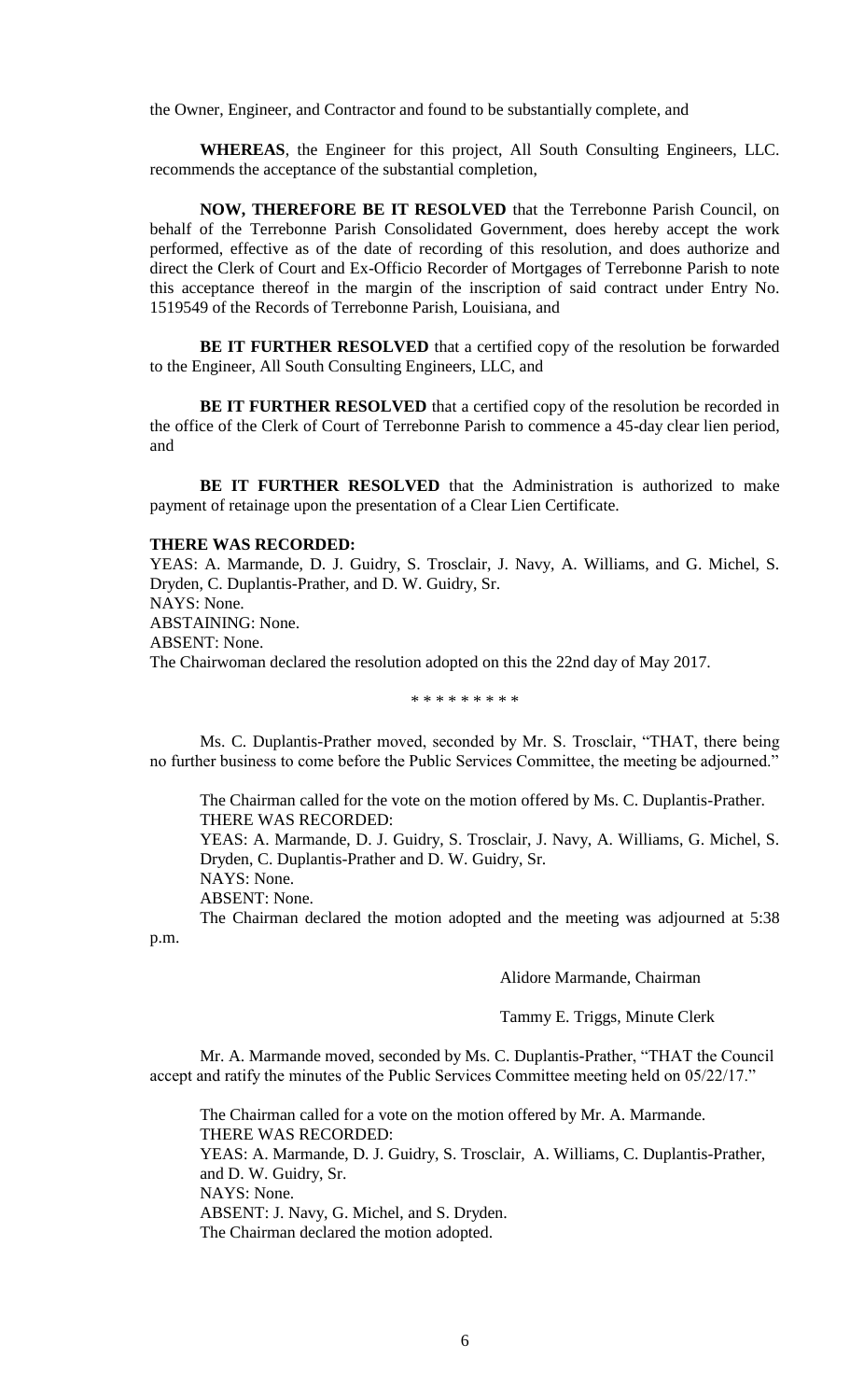The Chairman called for a report on the Budget and Finance Committee meeting held on 05/22/17, whereupon the Committee Chairwoman, noting ratification of minutes calls public hearings on June 14, 2017 at 6:30 p.m., rendered the following:

## **BUDGET & FINANCE COMMITTEE**

## **May 22, 2017**

The Chairwoman, Arlanda Williams, called the Budget & Finance Committee meeting to order at 5:40 p.m. in the Terrebonne Parish Council Meeting Room with an Invocation offered by Committee member J. Navy and the Pledge of Allegiance led by Committee member S. Trosclair. Upon roll call, Committee Members recorded as present were: J. Navy, A. Williams, G. Michel, S. Dryden, C. Duplantis-Prather, D. W. Guidry, Sr., A, Marmande, D. J. Guidry and S. Trosclair. A quorum was declared present.

| <b>OFFERED BY:</b> | MS. C. DUPLANTIS-PRATHER |
|--------------------|--------------------------|
| SECONDEDBY:        | MR. S. TROSCLAIR         |

## **RESOLUTION NO. 17-178**

**WHEREAS,** Louisiana Statutory Law provides for the disposal of surplus movable property having a value of \$5,000.00 or less, in addition to other legally permissible means, at private sale which is, in the opinion of the governing authority, not needed for public purposes; and

**WHEREAS**, the movable property listed in the attached Exhibit A each have a valued of \$5,000.00 or less, as indicated by the values set out next to each item on the attached Exhibit A; and

**WHEREAS**, the parish administration has recommended that the movable property listed in the attached Exhibit A be declared surplus as the items are no longer useful, nor do they serve a public purpose and authorizes immediate award to the highest bidder for all items, including those where the highest bid exceeds \$5,000.00; and

**NOW THEREFORE, BE IT RESOLOVED** by the Terrebonne Parish Council that the movable property listed in the attached Exhibit A be declared surplus and grants authorization to dispose of said items by private sale or by any other legally approved method to the highest bidder pursuant to statutory law, including those where the highest bid exceeds \$5,000.00.

#### **THERE WAS RECORDED:**

YEAS: A. Marmande, D. J. Guidry, S. Trosclair, J. Navy, A. Williams, G. Michel, S. Dryden, and C. Duplantis-Prather, and D. W. Guidry, Sr. NAYS: None. ABSTAINING: None. ABSENT: None. The Chairwoman declared the resolution adopted on this the 22nd day of May 2017.

\* \* \* \* \* \* \* \* \*

# **OFFERED BY: MR. S. TROSCLAIR SECONDED BY: MR. J. NAVY**

#### **RESOLUTION NO. 17-179**

**WHEREAS**, the Louisiana Compliance Questionnaire is a required part of a financial audit of Louisiana governmental units, and

**WHEREAS**, upon completion, the questionnaire must be presented to and adopted by the governing body by means of a formal resolution in an open meeting, and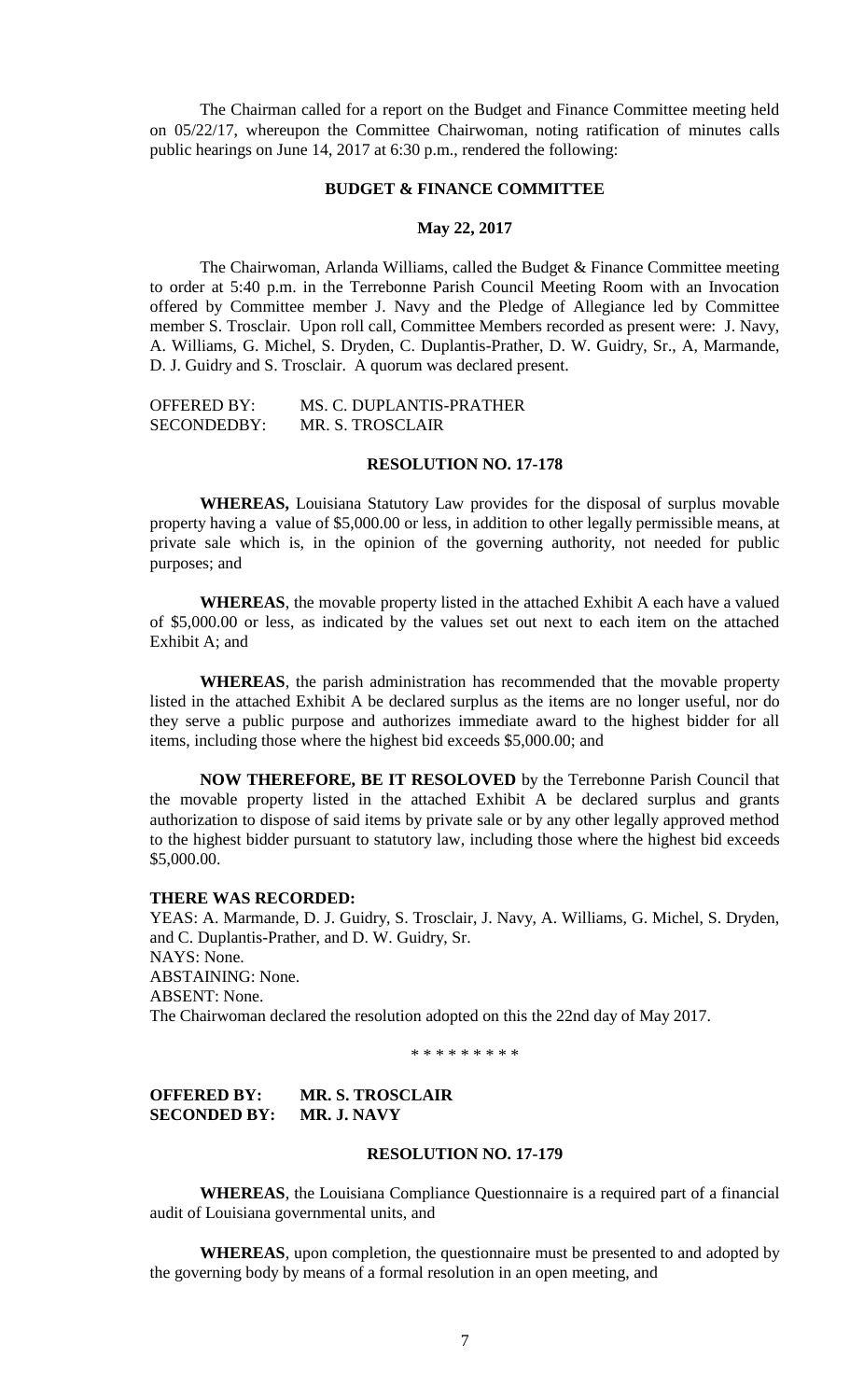**WHEREAS**, the completed questionnaire and a copy of the adoption instrument, must be given to the auditor, and

**NOW, THEREFORE BE IT RESOLVED**, by the Terrebonne Parish Council (Budget and Finance Committee), on behalf of the Terrebonne Parish Consolidated Government, that the Louisiana Compliance Questionnaire for Fiscal Year 2016 as presented by the Parish Administration, be hereby accepted and approved and that a certified copy of this resolution be forwarded to the firm of Bourgeois, Bennett, L.L.C.

#### **THERE WAS RECORDED:**

YEAS: A. Marmande, D. J. Guidry, S. Trosclair, J. Navy, A. Williams, G. Michel, S. Dryden, and C. Duplantis-Prather, and D. W. Guidry, Sr. NAYS: None. ABSTAINING: None. ABSENT: None. The Chairwoman declared the resolution adopted on this the 22nd day of May 2017.

\* \* \* \* \* \* \* \* \*

Mr. G. Michel moved, seconded by Mr. S. Trosclair, "THAT, the Budget & Finance Committee introduce an ordinance to adopt the 2017 Millage Rates for the Parish property taxes and call a public hearing on June 14, 2017 at 6:30 P.M."

Road Lighting District No. 3A – Maintenance: 2.50 Mills Road Lighting District No. 7 – Maintenance: 3.50 Mills

The Chairwoman called for the vote on the motion offered by Mr. G. Michel. THERE WAS RECORDED: YEAS: A. Marmande, D. J. Guidry, S. Trosclair, J. Navy, A. Williams, G. Michel, S. Dryden, C. Duplantis-Prather and D. W. Guidry, Sr. NAYS: None. ABSENT: None. The Chairwoman declared the motion adopted.

Ms. C. Duplantis-Prather moved, seconded by Mr. S. Dryden, "THAT, the Budget & Finance Committee introduce an ordinance to amend the 2017 Adopted Operating Budget and 5-Year Capital Outlay Budget of the Terrebonne Parish Consolidated Government for the following items and to provide for related matters:

Houma Police Department, \$90,000 Parish Prisoners Fund, \$10,958 Terrebonne Parish Government Tower-generator, \$950,000 Terrebonne Parish Port Commission-generator, \$62,360 East Side Safe Room Project, \$170,000

and call a public hearing on said matter on June 14, 2017 at 6:30 p.m."

The Chairwoman called for the vote on the motion offered by Ms. C. Duplantis-Prather. THERE WAS RECORDED: YEAS: A. Marmande, D. J. Guidry, S. Trosclair, J. Navy, A. Williams, G. Michel, S. Dryden, C. Duplantis-Prather and D. W. Guidry, Sr. NAYS: None. ABSENT: None. The Chairwoman declared the motion adopted.

OFFERED BY: MS. C. DUPLANTIS-PRATHER SECONDED: MR. S. TROSCLAIR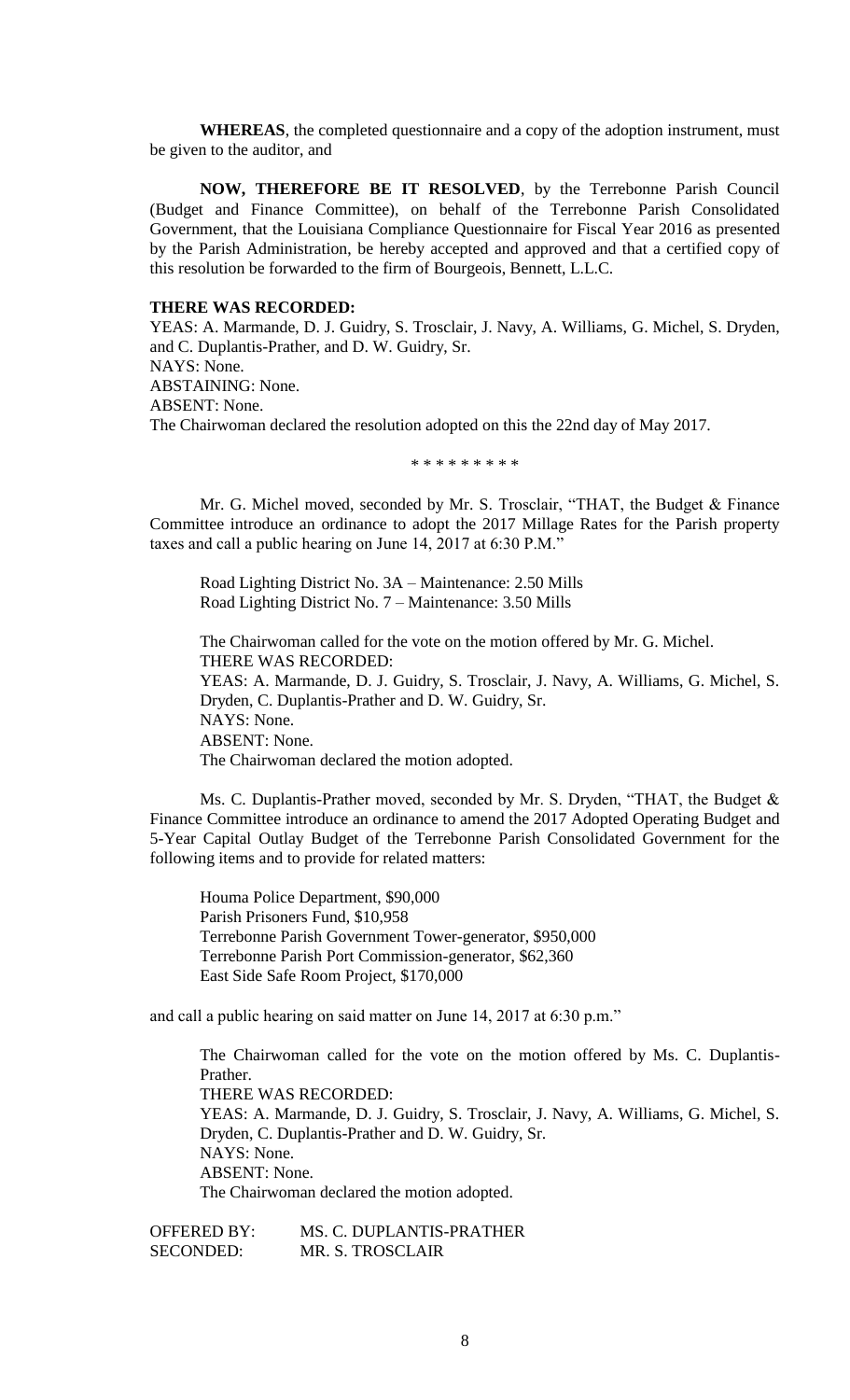#### **RESOLUTION NO. 17-180**

**WHEREAS**, prices were obtained by the Terrebonne Parish Buildings Maintenance Division for the purpose of the cleaning, sealing and painting of the Old Courthouse, and

**WHEREAS**, after careful review by David Drury, Government Facilities Manager, and Mike Toups, Public Works Director it has been determined that the proposed price of Fifty Three Thousand, Five Hundred Eighty Dollars and Zero Cents (\$53,580.00) from Southern Cleaning and Restoration, LLC for the cleaning, sealing and painting of all exterior surfaces of the Old Courthouse should be accepted as per the attached documents, and

**WHEREAS**, the Parish Administration has recommended the acceptance of the proposed price for the aforementioned work at a cost of Fifty Three Thousand, Five Hundred Eighty Dollars and Zero Cents (\$53,580.00), and

**NOW, THEREFORE BE IT RESOLVED** by the Terrebonne Parish Council (Budget & Finance Committee), on behalf of the Terrebonne Parish Consolidated Government, that the recommendation of the Parish Administration be approved and that the cleaning, sealing and painting of all of exterior surfaces of the Old Courthouse be accepted as per the attached forms.

#### **THERE WAS RECORDED:**

YEAS: A. Marmande, D. J. Guidry, S. Trosclair, J. Navy, A. Williams, G. Michel, S. Dryden, and C. Duplantis-Prather, and D. W. Guidry, Sr. NAYS: None. ABSTAINING: None. ABSENT: None. The Chairwoman declared the resolution adopted on this the 22nd day of May 2017.

\* \* \* \* \* \* \* \* \*

Mr. S. Trosclair moved, seconded by Mr. S. Dryden, "THAT, there being no further business to come before the Budget & Finance Committee, the meeting be adjourned."

The Chairwoman called for the vote on the motion offered by Mr. S. Trosclair. THERE WAS RECORDED:

YEAS: A. Marmande, D. J. Guidry, S. Trosclair, J. Navy, A. Williams, G. Michel, S. Dryden, C. Duplantis-Prather and D. W. Guidry, Sr.

NAYS: None.

ABSENT: None.

The Chairwoman declared the motion adopted and the meeting was adjourned at 5:42 p.m.

Arlanda J. Williams, Chairwoman

Tammy E. Triggs, Minute Clerk

Ms. A. Williams moved, seconded by Ms. C. Duplantis-Prather, "THAT the Council accept and ratify the minutes of the Budget and Finance Committee meeting held on 05/22/17."

The Chairman called for a vote on the motion offered by Ms. A. Williams. THERE WAS RECORDED: YEAS: A. Marmande, D. J. Guidry, S. Trosclair, A. Williams, C. Duplantis-Prather, and D. W. Guidry, Sr. NAYS: None. ABSENT: J. Navy, G. Michel, and S. Dryden. The Chairman declared the motion adopted.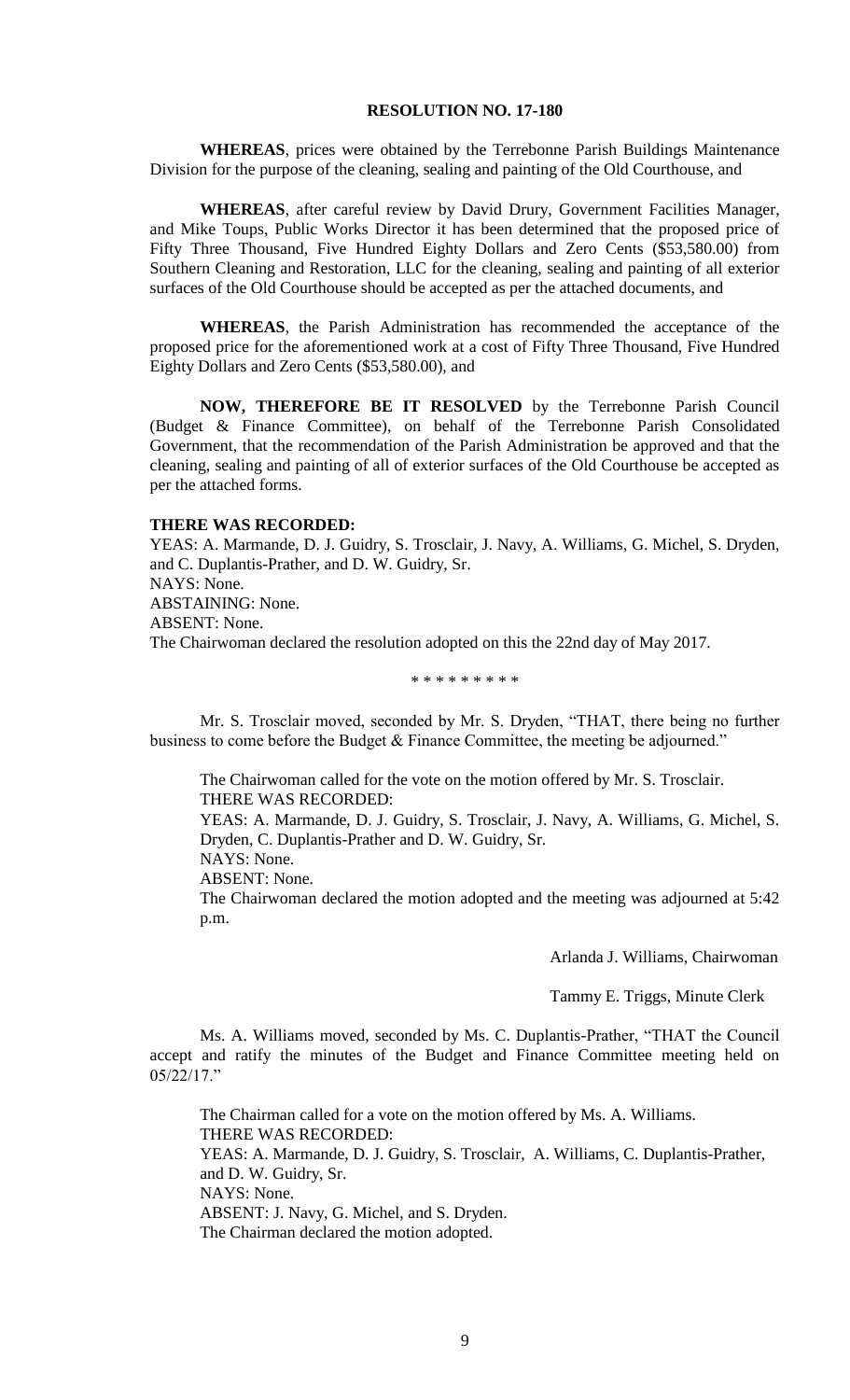The Chairman called for a report on the Policy, Procedure and Legal Committee meeting held on 05/22/17, whereupon the Committee Vice-Chairman rendered the following:

## **POLICY, PROCEDURE, & LEGAL COMMITTEE**

## **MAY 22, 2017**

The Chairman, Gerald Michel, called the Policy, Procedure, & Legal Committee meeting to order at 5:45 p.m. in the Terrebonne Parish Council Meeting Room with an Invocation offered by Committee member D. J. Guidry and the Pledge of Allegiance led by Committee member A. Marmande. Upon roll call, Committee Members recorded as present were: A. Marmande, D. J. Guidry, S. Trosclair, J. Navy, A. Williams, G. Michel, S. Dryden, C. Duplantis-Prather and D. W. Guidry, Sr. A quorum was declared present.

Ms. C. Duplantis-Prather moved, seconded by Mr. D. W. Guidry, "THAT, the Policy, Procedure, & Legal Committee approve the Appointment of 'The Courier' as the Official Journal for Terrebonne Parish."

The Chairman called for the vote on the motion offered by Ms. C. Duplantis-Prather. THERE WAS RECORDED: YEAS: A. Marmande, D. J. Guidry, S. Trosclair, J. Navy, A. Williams, G. Michel, S. Dryden, C. Duplantis-Prather and D.W. Guidry, Sr. NAYS: None. ABSENT: None. The Chairman declared the motion adopted.

OFFERED BY: MS. A. WILLIAMS SECONDED BY: MS. C. DUPLANTIS-PRATHER

# **RESOLUTION NO. 17-181**

AUTHORIZING A ONE-YEAR RENEWAL OF PROFESSIONAL SERVICE CONTRACTS FOR CATERING SERVICES AT THE HOUMA-TERREBONNE CIVIC CENTER.

**WHEREAS**, Terrebonne Parish Consolidated Government wishes to renew professional catering services of companies currently contracted at the Houma-Terrebonne Civic Center, and

**WHEREAS**, Resolution# 10-289 authorized the Parish President to enter into a threeyear professional services agreement with Premier Catering & Events Inc., RGR, Inc./DBA Heads & Tails Catering and Cannatas Supermarket Inc, and Resolution# 14-335 authorized the same for JFK Enterprises of Lafourche/DBA Cashio's 360 Catering, and

**WHEREAS**, the contract allows for one-year renewals thereafter, and

**WHEREAS**, these four caterers and Civic Center Management wish to renew the professional service agreements for one year, and

**WHEREAS**, these four caterers have provided quality and value to the clients of the Houma Civic Center since coming on as approved caterers, and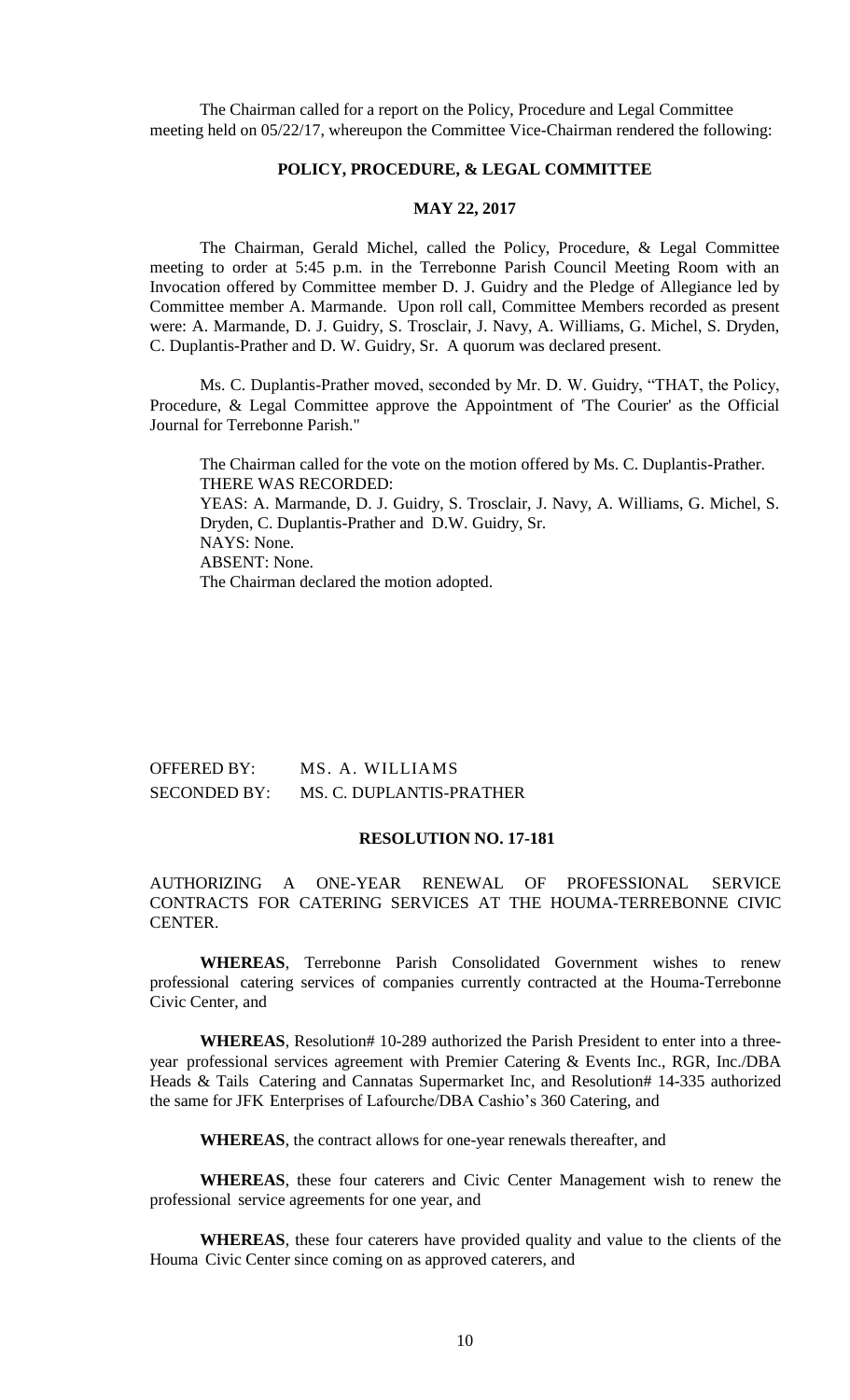**WHEREAS**, these caterers represent all of the caterers currently on the Civic Center's approved catering list, which allows up to five caterers in total, and

**NOW, THEREFORE BE IT RESOLVED** by the Terrebonne Parish Council (Policy and Procedure Committee), on behalf of the Terrebonne Parish Consolidated Government, that the terms of the existing professional service contracts with Premier Catering & Events Inc., RGR, Inc./DBA Heads & Tails Catering, Cannatas Supermarket Inc., and JFK Enterprises of Lafourche/DBA Cashio's 360 Catering for catering services at the Houma Civic Center be extended for one year.

#### **THERE WAS RECORDED:**

YEAS: D. W. Guidry, Sr., A. Marmande, D. J. Guidry, S. Trosclair, J. Navy, A. Williams, and G. Michel, S. Dryden, and C. Duplantis-Prather. NAYS: None. ABSTAINING: None. ABSENT: None. The Chairwoman declared the resolution adopted on this the 22nd day of May 2017.

\* \* \* \* \* \* \* \* \*

Upon questioning from Committee member J. Navy, Civic Center Director J. Ricca explained that the catering services has been outsourced and the aforementioned resolution allows the Civic Center to offer approximately four to five caterers, as well as, limit the number of caterers bidding for events as a professional venue. She noted that all of the caterers have to meet specific qualifications to cater an event.

Committee member A. Marmande thanked Ms. Ricca and her staff for a job well done and inquired about cleaning the building and bricks.

Ms. Ricca explained that Government Buildings Facilities Manager David Drury will meet with the individuals that are going to be handling the maintenance and/or cleaning of the bricks at the Civic Center.

 Ms. A. Williams moved, seconded by Ms. C. Duplantis-Prather, "THAT, the Policy, Procedure, & Legal Committee approve the co-sponsorship request for the Aqua Safety First Community Program at the Dumas Auditorium on June 3, 2017."

The Chairman called for the vote on the motion offered by Ms. A. Williams. THERE WAS RECORDED: YEAS: A. Marmande, D. J. Guidry, S. Trosclair, J. Navy, A. Williams, G. Michel, S. Dryden, C. Duplantis-Prather and D.W. Guidry, Sr. NAYS: None. ABSENT: None. The Chairman declared the motion adopted.

Mr. D. W. Guidry moved, seconded by Mr. S. Trosclair, "THAT, there being no further business to come before the Policy, Procedure, & Legal Committee, the meeting be adjourned."

The Chairman called for the vote on the motion offered by Mr. D. W. Guidry. THERE WAS RECORDED: YEAS: A. Marmande, D. J. Guidry, S. Trosclair, J. Navy, A. Williams, G. Michel, S. Dryden, C. Duplantis-Prather and D.W. Guidry, Sr. NAYS: None. ABSENT: None. The Chairman declared the motion adopted and the meeting was adjourned at 5:52 p.

m.

Gerald Michel, Chairman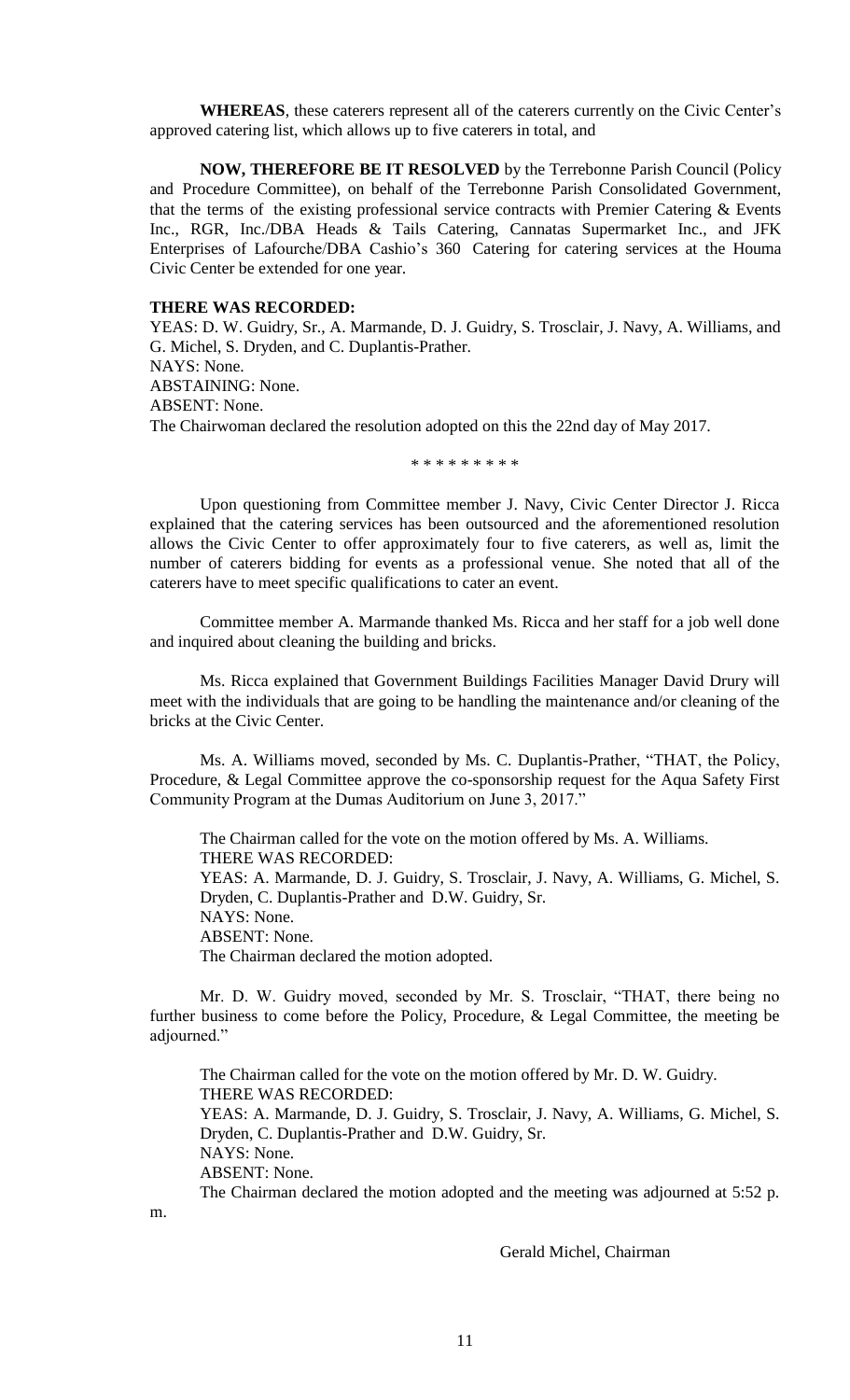Tammy E. Triggs, Minute Clerk

Mr. D. W. Guidry, Sr. moved, seconded by Mr. S. Trosclair, "THAT the Council accept and ratify the minutes of the Policy, Procedure and Legal Committee meeting held on 05/22/17."

The Chairman called for a vote on the motion offered by Mr. D. W. Guidry, Sr. THERE WAS RECORDED: YEAS: A. Marmande, D. J. Guidry, S. Trosclair, A. Williams, C. Duplantis-Prather, and D. W. Guidry, Sr. NAYS: None. ABSENT: J. Navy, G. Michel, and S. Dryden. The Chairman declared the motion adopted.

Ms. A. Williams moved, seconded by Ms. C. Duplantis-Prather, "THAT the Council approve the following street light list:

#### **STREET LIGHT LIST 05-24-17**

INSTALL 1 STREET LIGHT ON EXISTING POLE AT THE END OF LAVERNE ST.; ON RIGHT HAND SIDE GOING DOWN ESTATE DRIVE TOWARDS SCHOOL; RLD 3A; ENTERGY; CHRISTA DUPLANTIS-PRATHER; DISTRICT 5

INSTALL 5 LED STREET LIGHTS, ONE AT CORNER OF PELTO DR. & SAVANNE RD., AND 4 ON SAVANNE ROAD (SEE ATTACHED MAP); ENTERGY; RLD #2; DARRIN GUIDRY, DISTRICT 6

INSTALL 1 STREET LIGHT **AND POLE** AT 4405 FORCE DRIVE IN BOURG; ENTERGY (TPCG WILL INSTALL POLE); RLD #5; STEVE TROSCLAIR; DISTRICT 9."

The Chairman called for a vote on the motion offered by Ms. A. Williams. THERE WAS RECORDED: YEAS: A. Marmande, D. J. Guidry, S. Trosclair, A. Williams, C. Duplantis-Prather, and D. W. Guidry, Sr. NAYS: None. ABSENT: J. Navy, G. Michel and S. Dryden. The Chairman declared the motion adopted.

Ms. A. Williams moved, seconded by Ms. C. Duplantis-Prather, "THAT the Council approve the attendance to the Organization of Parish Administrative Officials (OPAO) Board Meeting on June 15 and 16th, 2017 in Lafayette, Louisiana, per the current Travel Policy."

The Chairman called for a vote on the motion offered by Ms. C. Duplantis-Prather. THERE WAS RECORDED: YEAS: A. Marmande, D. J. Guidry, S. Trosclair, A. Williams, C. Duplantis-Prather, and D. W. Guidry, Sr. NAYS: None. ABSENT: J. Navy, G. Michel, and S. Dryden.

The Chairman declared the motion adopted.

Ms. C. Duplantis-Prather moved, seconded by Mr. D. W. Guidry, Sr., "THAT the Council hold nominations open for two weeks for the one expired term on the Boat Launch Advisory Committee."

The Chairman called for a vote on the motion offered by Ms. C. Duplantis-Prather. THERE WAS RECORDED: YEAS: A. Marmande, D. J. Guidry, S. Trosclair, A. Williams, C. Duplantis-Prather, and D. W. Guidry, Sr. NAYS: None. ABSENT: J. Navy, G. Michel, and S. Dryden.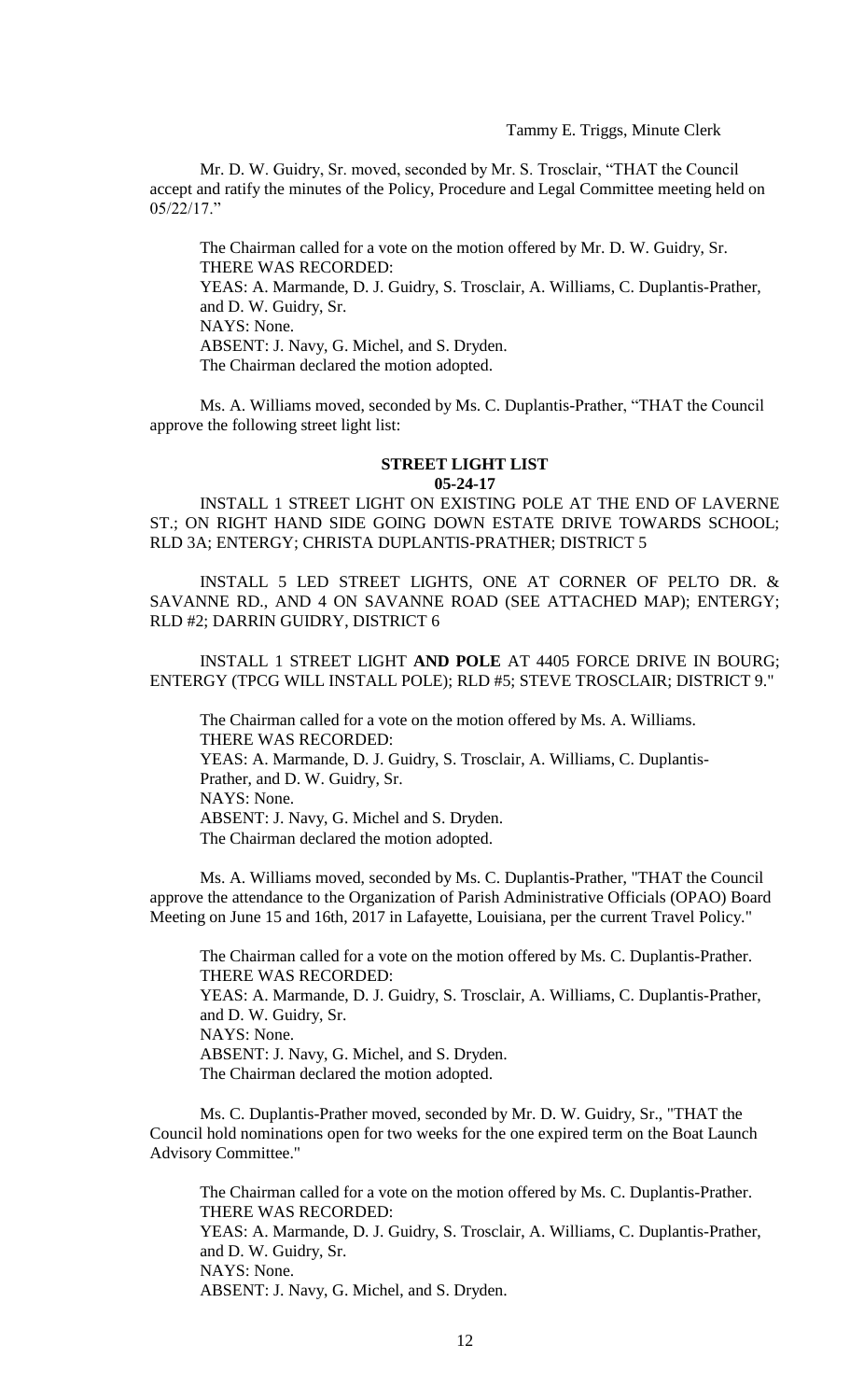The Chairman declared the motion adopted.

Mr. D. W. Guidry, Sr. moved, seconded by Mr. S. Trosclair, "THAT the Council open nominations for the one expiring term on the Recreation District No. 9 Board, close nominations, and reappoint Ms. Janelle Bonvillain to serve another term on the aforementioned board."

The Chairman called for a vote on the motion offered by Mr. D. W. Guidry, Sr. THERE WAS RECORDED: YEAS: A. Marmande, D. J. Guidry, S. Trosclair, J. Navy, A. Williams, G. Michel, S. Dryden, C. Duplantis-Prather, and D. W. Guidry, Sr. NAYS: None. ABSENT: J. Navy, G. Michel, and S. Dryden. The Chairman declared the motion adopted.

Ms. A. Williams moved, seconded by Ms. C. Duplantis-Prather, "THAT the Council open nominations for the one open position due to a vacancy on the Recreation District No. 1 Board, close nominations, and appoint Ms. Teri Chatagnier to serve for one term on the aforementioned board."

The Chairman called for a vote on the motion offered by Ms. A. Williams. THERE WAS RECORDED: YEAS: A. Marmande, D. J. Guidry, S. Trosclair, A. Williams, C. Duplantis-Prather, and D. W. Guidry, Sr. NAYS: None. ABSENT: J. Navy, G. Michel, and S. Dryden. The Chairman declared the motion adopted.

The Chairman announced that there would be one term expiring on June 24, 2017 for the Library Board of Control and two terms expiring June 24, 2017 for the Consolidated Waterworks District No. 1, Council Districts No. 5 & 6.

Councilman A. Marmande announced that the Falgout Canal Floodgate was now out for bid for construction. He then thanked the Public Works department for their work done over the weekend to control flooding and for their maintenance of the pump stations. He also encouraged the public to clear debris from their homes before hurricane season begins and stated they could request a bulky waste pickup with the Parish to remove collected debris.

Councilwoman C. Duplantis-Prather also thanked the Drainage department for their work over the weekend to prevent flooding. She also encouraged the public to have their pets spayed and neutered to help control the pet population and said that the Animal Shelter was still offering free spaying and neutering services for pet and feral cats.

Upon request, Ms. Shamika Salisbury, on behalf of Mr. Grover Harrison of Baton Rouge, spoke to the Council relative to an "On the Move" program being held on Friday, June 9, 2017 by AmeriHealth Caritas Louisiana at the Bayou Black Community Center. She said that healthcare screenings, BMIs, and other services would be offered free of charge and encouraged all residents of Terrebonne Parish to attend.

Parish President G. Dove gave thanks for those responsible for enabling the Falgout Canal to go out for bid. He announced that the Bayou Gardens Extension would be opened on Tuesday, May 30, 2017 at 2:00 p.m. and that the permit for the Hollywood Road to Southdown Mandalay Road Extension had been signed. He also thanked the Utilities department for their work in providing lighting on the Schriever overpass. Mr. Dove also encouraged the public to attend the Coastal Summit to be held at the Houma-Terrebonne Civic Center on June 27, 2017 and said that more information on the summit would be provided in the coming weeks.

Mr. S. Trosclair moved, seconded by Ms. A. Williams, "THAT, it now being 6:30 p.m., the Council open public hearings."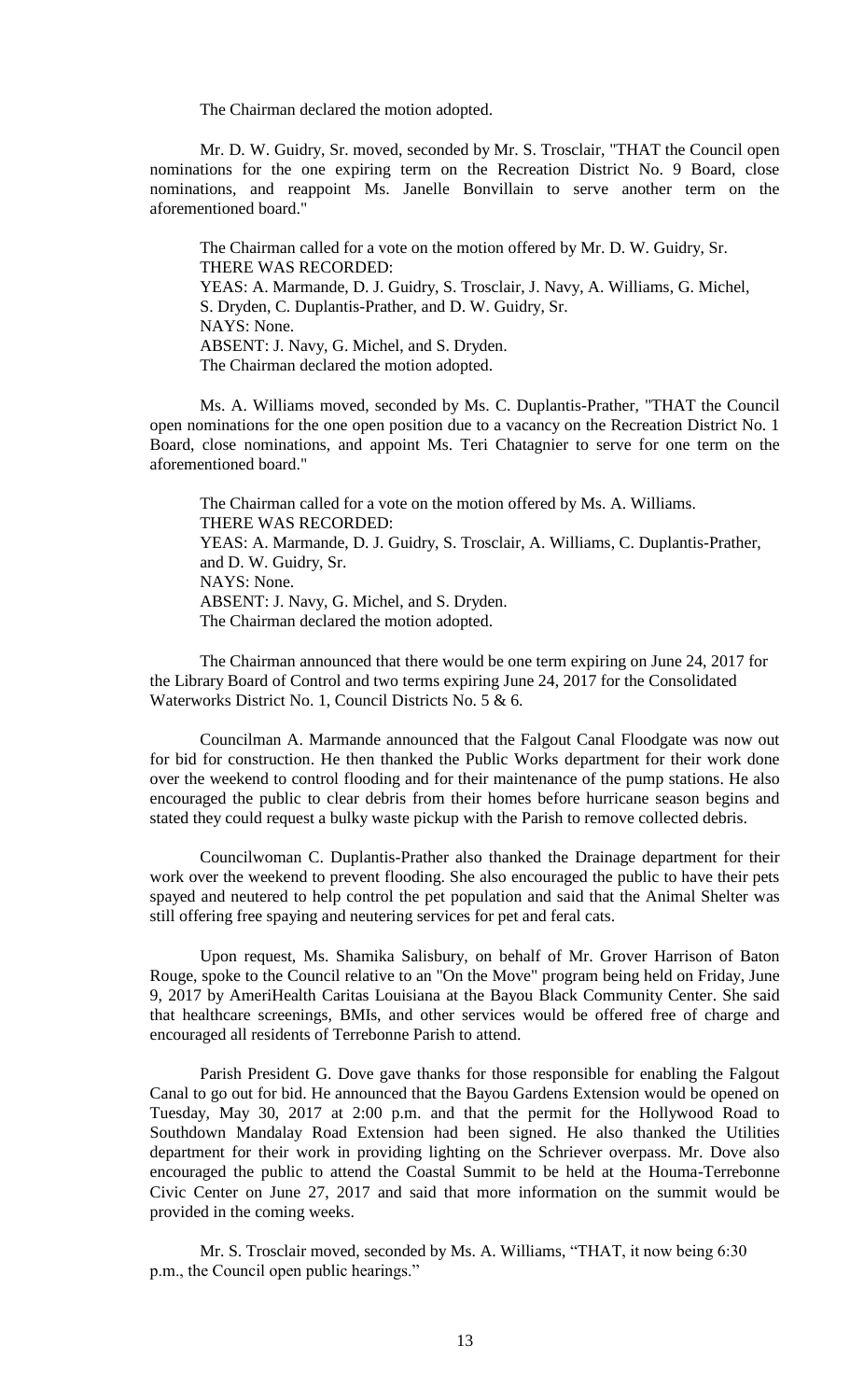The Chairman called for a vote on the motion offered by Mr. S. Trosclair. THERE WAS RECORDED: YEAS: A. Marmande, D. J. Guidry, S. Trosclair, A. Williams, C. Duplantis-Prather, and D. W. Guidry, Sr. NAYS: None. ABSENT: J. Navy, G. Michel, and S. Dryden. The Chairman declared the motion adopted.

The Chairman recognized the public for comments on the following:

A. A proposed ordinance declaring three (3) buses from Good Earth Transit as surplus.

There were no comments from the public on the proposed ordinance.

Mr. S. Trosclair moved, seconded by Ms. C. Duplantis-Prather, "THAT the Council close the aforementioned public hearing."

The Chairman called for a vote on the motion offered by Mr. S. Trosclair. THERE WAS RECORDED: YEAS: A. Marmande, D. J. Guidry, S. Trosclair, A. Williams, C. Duplantis-Prather, and D. W. Guidry, Sr. NAYS: None. ABSENT: J. Navy, G. Michel, and S. Dryden. The Chairman declared the motion adopted.

| OFFERED BY:         | MR. S. TROSCLAIR |
|---------------------|------------------|
| <b>SECONDED BY:</b> | MR. A. MARMANDE  |

## **ORDINANCE NO. 8843**

An Ordinance to declare vehicles from Good Earth Transit as surplus as described in the attached Exhibit "A" and authorizing said items to be disposed of by public bid, negotiated sale, junked or by any other legally approved method.

## **SECTION I**

**NOW THEREFORE BE IT ORDAINED** that the Terrebonne Parish Council, on behalf of the Terrebonne Parish Consolidated Government, does hereby declare the attached Exhibit "A" surplus and authorizes the Parish President to dispose of said items by public bid, negotiated sale, junked or by any other legally approved method.

## **SECTION II**

If any word, clause, phrase, section or other portion of this ordinance shall be declared null, void, invalid, illegal, or unconstitutional, the remaining words, clauses, phrases, sections and other portions of this ordinance shall remain in force and effect, the provisions of this ordinance hereby being declared to be severable.

## **SECTION III**

This ordinance shall become effective upon approval by the Parish President or as otherwise provided in Section 2-13 (b) of the Home Rule Charter for a Consolidated Government for Terrebonne Parish, whichever occurs sooner.

This ordinance, having been introduced and laid on the table for two weeks, was voted upon as follows: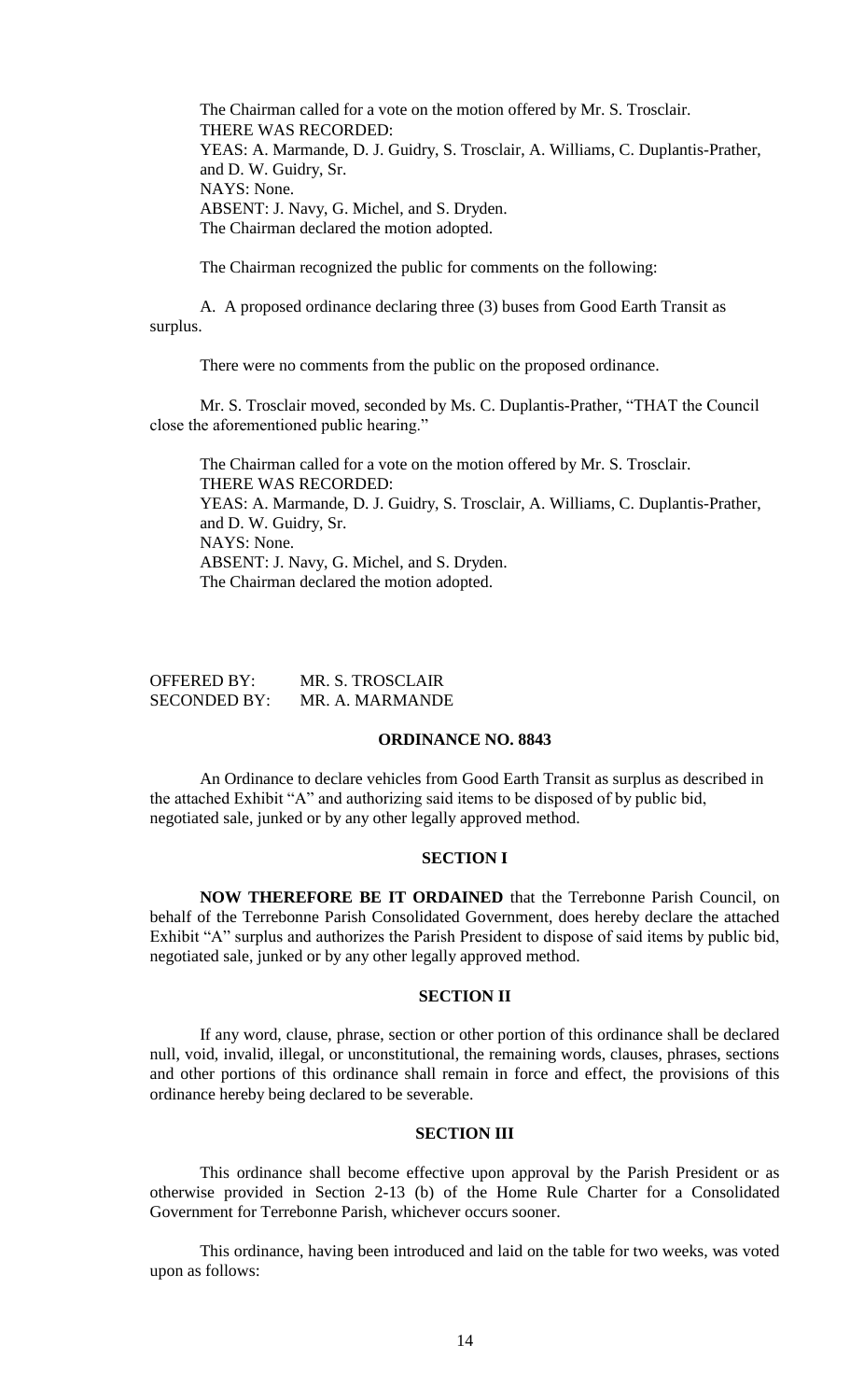THERE WAS RECORDED: YEAS: A. Marmande, D.J. Guidry, S. Trosclair, A. Williams, C. Duplantis-Prather and D.W. Guidry, Sr. NAYS: None. NOT VOTING: None. ABSTAINING: None. ABSENT: J. Navy, G. Michel and S. Dryden. The Chairman declared the ordinance adopted on this, the 24th day May 2017.

## **EXHIBIT A**

# **Good Earth Transit: 2009 Ford VIN #1FDFE45P19DA54644 2009 Ford VIN #1FDFE45P99DA61762 2009 Ford VIN #1FDFE4FSADA75986**

The Chairman recognized the public for comments on the following:

B. A proposed ordinance that will amend the 2017 Adopted Operating Budget and 5- Year Capital Outlay Budget of the Terrebonne Parish Consolidated Government for the following items and to provide for related matters:

Houma Fire Department - Vehicle Repair, \$12,176 General Fund - Animal Shelter, \$38,000 Courthouse Annex Wind Hardening - \$152,683 Palm Avenue - Community Water Enrichment, \$122,074 Houma Police Department Wind Hardening, \$347,186.

There were no comments from the public on the proposed ordinance.

Mr. S. Trosclair moved, seconded by Ms. C. Duplantis-Prather, "THAT the Council close the aforementioned public hearing."

The Chairman called for a vote on the motion offered by Mr. S. Trosclair. THERE WAS RECORDED: YEAS: A. Marmande, D. J. Guidry, S. Trosclair, A. Williams, C. Duplantis-Prather, and D. W. Guidry, Sr. NAYS: None. ABSENT: J. Navy, G. Michel, and S. Dryden. The Chairman declared the motion adopted.

OFFERED BY: MR. S. TROSCLAIR SECONDED BY: MR. A. MARMANDE

#### **ORDINANCE NO. 8844**

AN ORDINANCE TO AMEND THE 2017 ADOPTED OPERATING BUDGET AND 5-YEAR CAPITAL OUTLAY BUDGET OF THE TERREBONNE PARISH CONSOLIDATED GOVERNMENT FOR THE FOLLOWING ITEMS AND TO PROVIDE FOR RELATED MATTERS.

- **I.** HOUMA FIRE DEPT.-VEHICLE REPAIR, \$12,176
- **II.** GENERAL FUND-ANIMAL SHELTER, \$38,000
- **III.** COURTHOUSE ANNEX WIND HARDENING, \$152,683
- **IV.** PALM AVENUE-COMMUNITY WATER ENRICHMENT, \$122,074
- **V.** HOUMA POLICE DEPARTMENT WIND HARDENING, \$347,186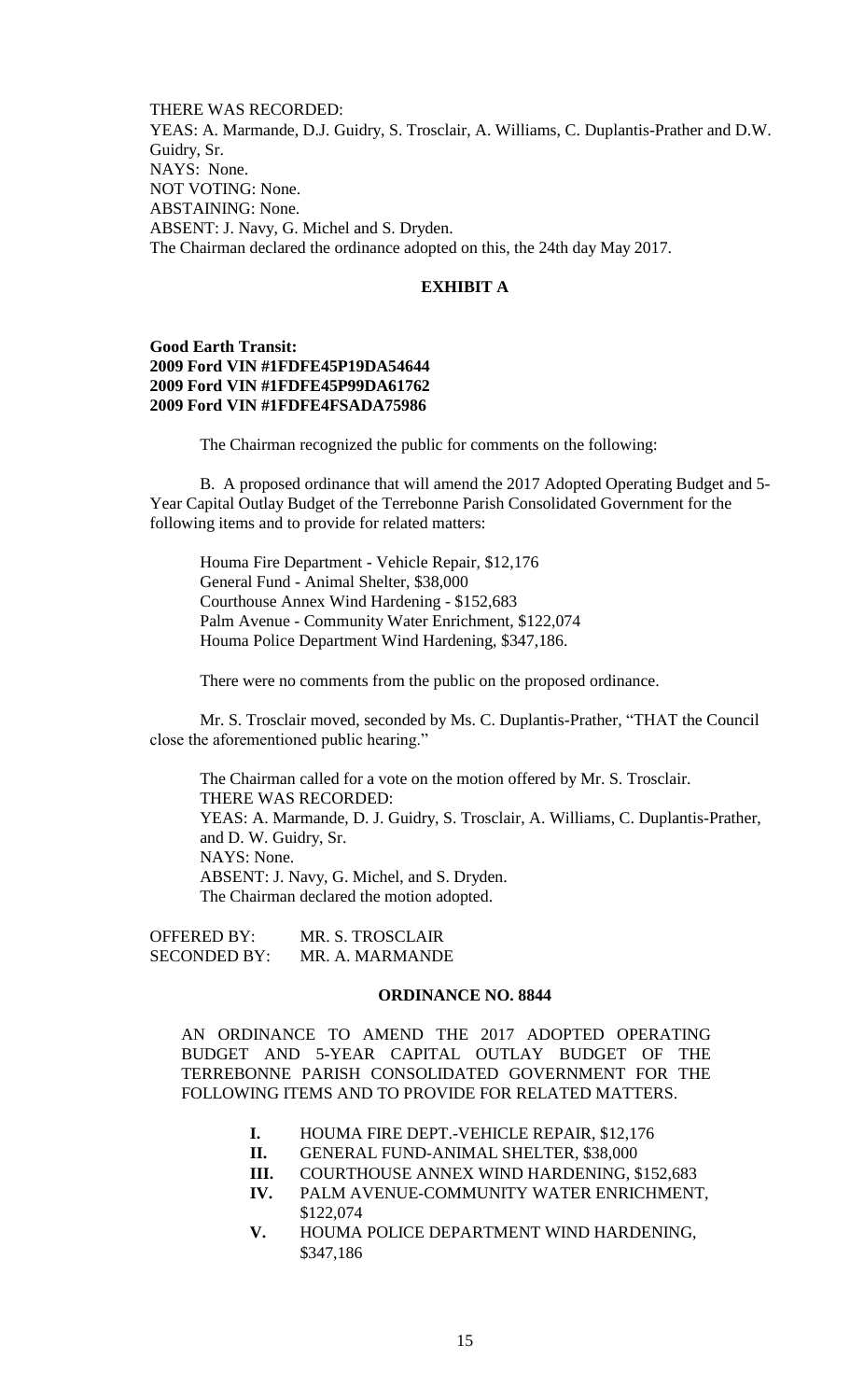### **SECTION I**

**WHEREAS**, the Houma Fire Department received a reimbursement of \$12,176 for damages occurred to units #412 and #442, and

**WHEREAS**, this reimbursement needs to be reflected in the Paint/Body Repairs account for the impending repairs to the vehicle.

**NOW, THEREFORE BE IT ORDAINED**, by the Terrebonne Parish Council, on behalf of the Terrebonne Parish Consolidated Government, that the 2017 Adopted Operating Budget be amended to recognize the reimbursement for damages occurred to the Houma Fire Department vehicles. (Attachment A)

#### **SECTION II**

**WHEREAS**, the Animal Shelter has received a \$38,000 grant from the Petco Foundation, and

**WHEREAS**, the grant funds will be used for the Terrebonne Parish cat spay/neuter program in the Other Fees account.

**NOW, THEREFORE BE IT FURTHER ORDAINED**, by the Terrebonne Parish Council, on behalf of the Terrebonne Parish Consolidated Government, that the 2017 Adopted Operating Budget be amended for the Animal Shelter. (Attachment B)

#### **SECTION III**

**WHEREAS**, the Terrebonne Parish Consolidated Government has been awarded \$114,512 from Hazard Mitigation Grant Program (HMGP) for Wind Retrofit of Public Facilities (HMGP 1786N-109-0004), and

**WHEREAS**, the project will reduce the chances of having flying debris and/or intruding water compromise during a major storm event, and

**WHEREAS**, the Courthouse Annex Wind Hardening Project needs additional funding for construction cost of \$38,171 from the P/W Drainage Construction Fund.

**NOW, THEREFORE BE IT FURTHER ORDAINED**, by the Terrebonne Parish Council, on behalf of the Terrebonne Parish Consolidated Government, that the 2017 Adopted Budget and 5 Year Capital Outlay of the Terrebonne Parish Consolidated Government be amended for the Courthouse Annex Wind Hardening Project. (Attachment C)

### **SECTION IV**

**WHEREAS**, the Terrebonne Parish Consolidated Government received a grant for the Community Water Enrichment along Palm Avenue for \$122,074, sub granted through a Cooperative Endeavor Agreement with Consolidated Waterworks District, and

**WHEREAS**, the grant will replace water mains along Palm Avenue.

**NOW, THEREFORE BE IT FURTHER ORDAINED**, by the Terrebonne Parish Council, on behalf of the Terrebonne Parish Consolidated Government, that the 2017 Adopted Budget of the Terrebonne Parish Consolidated Government be amended for Palm Avenue-Community Water Enrichment. (Attachment D)

#### **SECTION V**

**WHEREAS**, the Terrebonne Parish Consolidated Government has been awarded \$260,390 from Hazard Mitigation Grant Program (HMGP) for Wind Retrofit of Public Facilities (HMGP 1786N-109-0002), and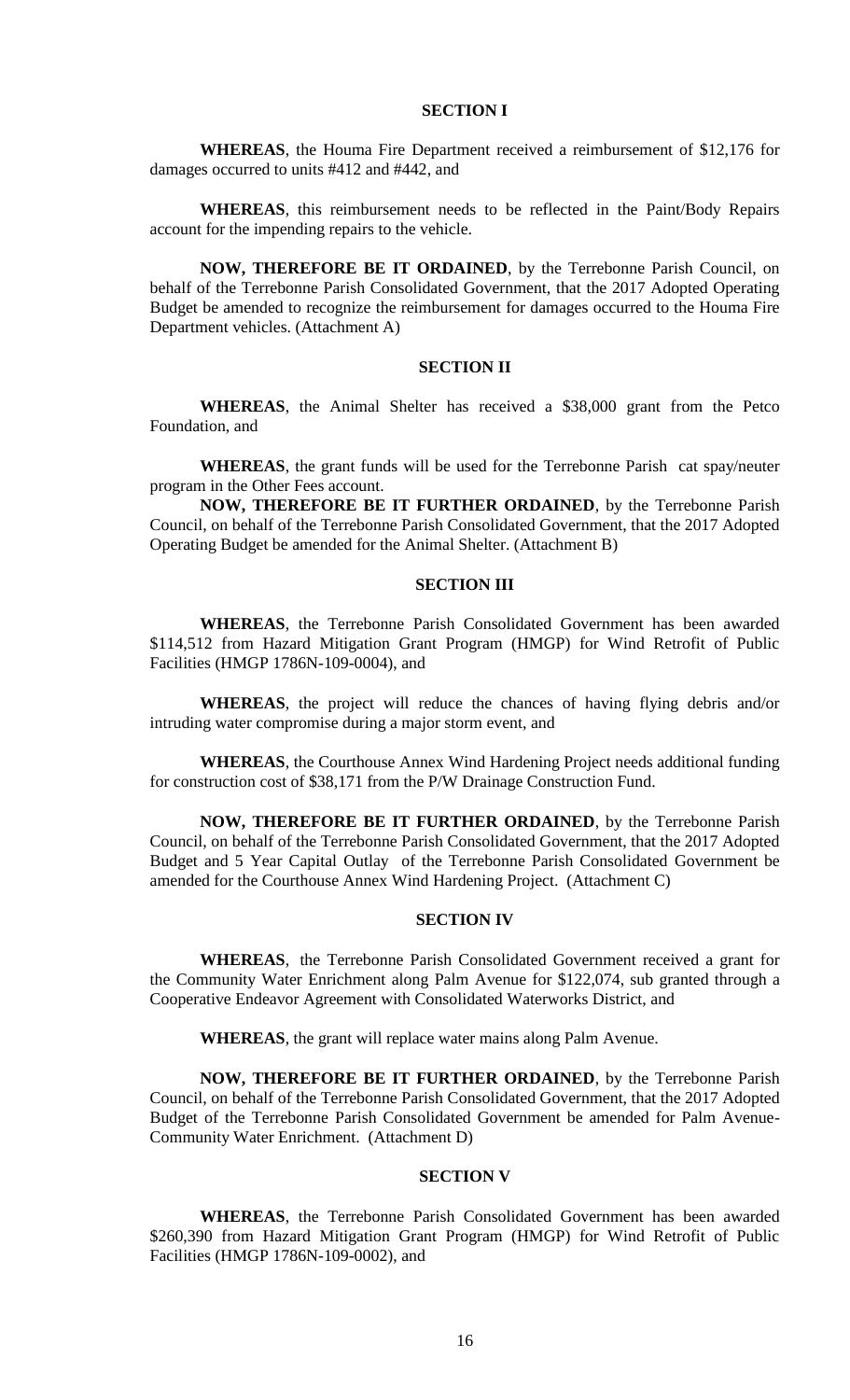**WHEREAS**, the project will reduce the chances of having flying debris and/or intruding water compromise during a major storm event, and

**WHEREAS**, the Houma Police Wind Hardening Project needs additional funding for construction cost of \$86,796 from the Public Safety Fund.

**NOW, THEREFORE BE IT FURTHER ORDAINED**, by the Terrebonne Parish Council, on behalf of the Terrebonne Parish Consolidated Government, that the 2017 Adopted Budget of the Terrebonne Parish Consolidated Government be amended for the Houma Police Wind Hardening Project. (Attachment E)

# **SECTION VI**

If any word, clause, phrase, section or other portion of this ordinance shall be declared null, void, invalid, illegal, or unconstitutional, the remaining words, clauses, phrases, sections and other portions of this ordinance shall remain in full force and effect, the provisions of this ordinance hereby being declared to be severable.

#### **SECTION VII**

This ordinance shall become effective upon approval by the Parish President or as otherwise provided in Section 2-13(b) of the Home Rule Charter for a Consolidated Government for Terrebonne Parish, whichever occurs sooner.

This ordinance, having been introduced and laid on the table for at least two weeks, was voted upon as follows:

THERE WAS RECORDED: YEAS: A. Marmande, D.J. Guidry, S. Trosclair, A. Williams, C. Duplantis-Prather and D.W. Guidry, Sr. NAYS: None. NOT VOTING: None. ABSTAINING: None. ABSENT: J. Navy, G. Michel and S. Dryden. The Chairman declared the ordinance adopted on this, the 24th day May 2017.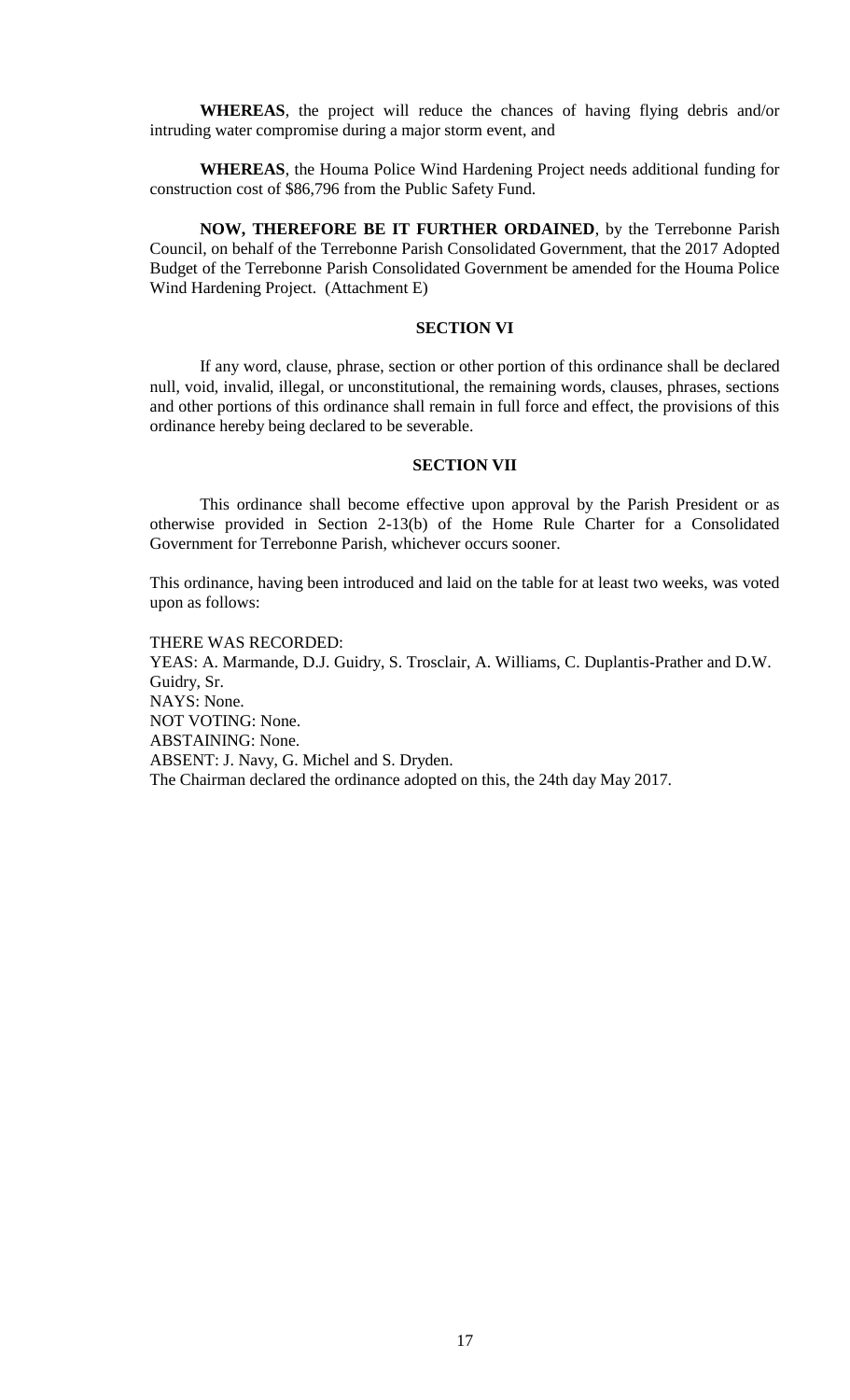# **ATTACHMENT A - Houma Fire Department**

|                                     | 2017           |               |           |
|-------------------------------------|----------------|---------------|-----------|
|                                     | <b>Adopted</b> | <b>Change</b> | Amended   |
|                                     |                |               |           |
| <b>Compensation Property Damage</b> | (10,000)       | (12, 176)     | (22, 176) |
| Paint/Body Repairs                  | 5,000          | 12,176        | 17,176    |

# **ATTACHMENT B - Animal Shelter**

| 2017     |  |  |
|----------|--|--|
| Amended  |  |  |
|          |  |  |
| (38,000) |  |  |
| 38,000   |  |  |
|          |  |  |

# **ATTACHMENT C - Courthouse Annex Wind Hardening**

|                                         | 2017           |               |             |
|-----------------------------------------|----------------|---------------|-------------|
|                                         | <b>Adopted</b> | <b>Change</b> | Amended     |
|                                         |                |               |             |
| 1786N-0004 FEMA                         | (1,487,021)    | (114, 512)    | (1,601,533) |
| 1786-04 Courthouse Annex Wind Hard.     | 521,195        | 152,683       | 673,878     |
| transfer from P/W Drainage Construction |                | (38, 171)     | (38, 171)   |
| transfer to HMGP-Gustav (1786)          |                | 38,171        | 38,171      |
| Upper Little Caillou Pump Station       | 6,038,251      | (38, 171)     | 6,000,080   |

# **ATTACHMENT D - Palm Avenue Water Enrichment**

|                                | 2017                     |               |            |
|--------------------------------|--------------------------|---------------|------------|
|                                | <b>Adopted</b>           | <b>Change</b> | Amended    |
| Community Water Enrichment OCD |                          | (122, 074)    | (122, 074) |
| Palm Avenue (CWEF Agreement)   | $\overline{\phantom{0}}$ | 122,704       | 122,704    |

# **ATTACHMENT E - Houma Police Department Wind Hardening**

|                                  | 2017           |               |             |
|----------------------------------|----------------|---------------|-------------|
|                                  | <b>Adopted</b> | <b>Change</b> | Amended     |
| 1786-002 FEMA                    | (2,569,891)    | (260, 390)    | (2,830,281) |
| 1786-02 Police Wind Hardening    | 444,240        | 347,186       | 791,426     |
| transfer from Public Safety Fund |                | (86, 796)     | (86, 796)   |
| transfer to HMGP-Gustav (1786)   |                | 86,796        | 86,796      |
| <b>Building</b>                  | 33,891         | (26, 796)     | 7,095       |
| <b>Building-Major Repair</b>     | 73,119         | (60,000)      | 13,119      |

The Chairman recognized the public for comments on the following:

C. A proposed ordinance that will acquire any and all sites and/or servitudes that are required to facilitate construction and maintenance of the Forced Drainage Project 1-1A (Statewide Flood Control) Phase 4 Pump Station.

There were no comments from the public on the proposed ordinance.

Mr. D. W. Guidry, Sr. moved, seconded by Ms. C. Duplantis-Prather, "THAT the Council close the aforementioned public hearing."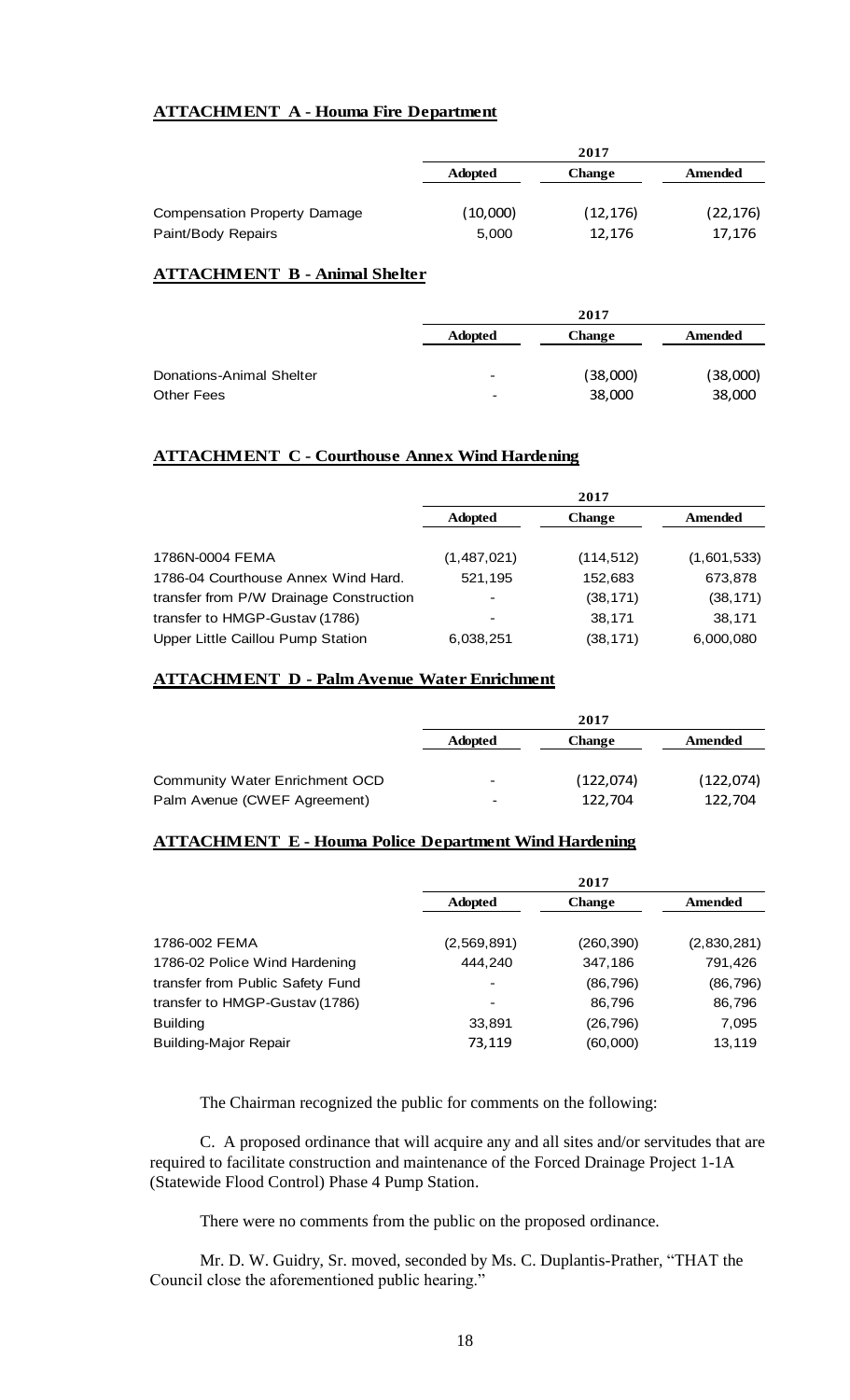The Chairman called for a vote on the motion offered by Mr. D. W. Guidry, Sr. THERE WAS RECORDED: YEAS: A. Marmande, D. J. Guidry, S. Trosclair, A. Williams, C. Duplantis-Prather, and D. W. Guidry, Sr. NAYS: None. ABSENT: J. Navy, G. Michel, and S. Dryden. The Chairman declared the motion adopted.

OFFERED BY: MR. D.W. GUIDRY, SR. SECONDED BY: MS. C. DUPLANTIS-PRATHER

#### **ORDINANCE NO. 8845**

AN ORDINANCE TO AUTHORIZE THE ACQUISITION OF PROPERTY, SITES AND/OR SERVITUDES REQUIRED FOR FORCED DRAINAGE PROJECT 1-1A (STATEWIDE FLOOD CONTROL) PHASE 4 PUMP STATION, PARISH PROJECT NO. 02-DRA-28; AUTHORIZE THE PARISH PRESIDENT TO EXECUTE ANY AND ALL DOCUMENTS NECESSARY TO ACQUIRE SITES, PROPERTY AND/OR SERVITUDES FOR THE SAID PURPOSES; TO AUTHORIZE THE PARISH LEGAL STAFF TO COMMENCE EXPROPRIATION PROCEEDINGS IN THE EVENT THE SITES, PROPERTY AND/OR SERVITUDES CANNOT BE OBTAINED CONVENTIONALLY; TO DECLARE THAT THE TAKING, IF REQUIRED, IS NECESSARY AND USEFUL FOR THE BENEFIT OF THE PUBLIC; AND TO PROVIDE FOR OTHER MATTERS RELATIVE THERETO.

#### **SECTION** I

**BE IT ORDAINED** by the Terrebonne Parish Council, in due, regular and legal sessions convened, that the Parish Administration is hereby authorized to acquire any and all property in full ownership and/or servitudes that are required to facilitate construction and maintenance of the Forced Drainage Project 1-1A (Statewide Flood Control) Phase 4 Pump Station, Parish Project No. 02-DRA-28; that the Parish President, Gordon E. Dove, is hereby authorized and empowered for and on behalf of the Terrebonne Parish Consolidated Government to execute documents necessary to acquire the sites, property in full ownership and/or servitudes for the above stated purpose for consideration he deems just and reasonable, not to exceed the fair market value, and that the Parish Legal Department is hereby authorized, at the direction of the Parish Administration, to institute expropriation pursuant to LA R.S. 19:271 et seq., and/or any other legal proceedings necessary to acquire the necessary sites, property in full ownership and/or servitudes that are necessary and useful for the herein described purposes.

#### **SECTION II**

## PARISH PROJECT NO. 02-DRA-28 FORCED DRAINAGE PROJECT 1-1A PHASE 4 PUMP STATION PARISH OF TERREBONNE

The project generally provides for a new pump station that will pump the area located between Hollywood Road north toward Schriever, between Little Bayou Black and Bayou Terrebonne. By adding this new pump station, it will provide flood relief under peak storm conditions and manage water levels in the area.

The construction of the above described project will be conducive to the public interest, convenience and safety and will enable Terrebonne Parish Consolidated Government (TPCG) to properly fulfill the functions imposed upon it by law.

## **SECTION III**

If any word, clause, phrase, section or other portion of this ordinance shall be declared null, void, invalid, illegal, or unconstitutional, the remaining words, clauses, phrases, sections and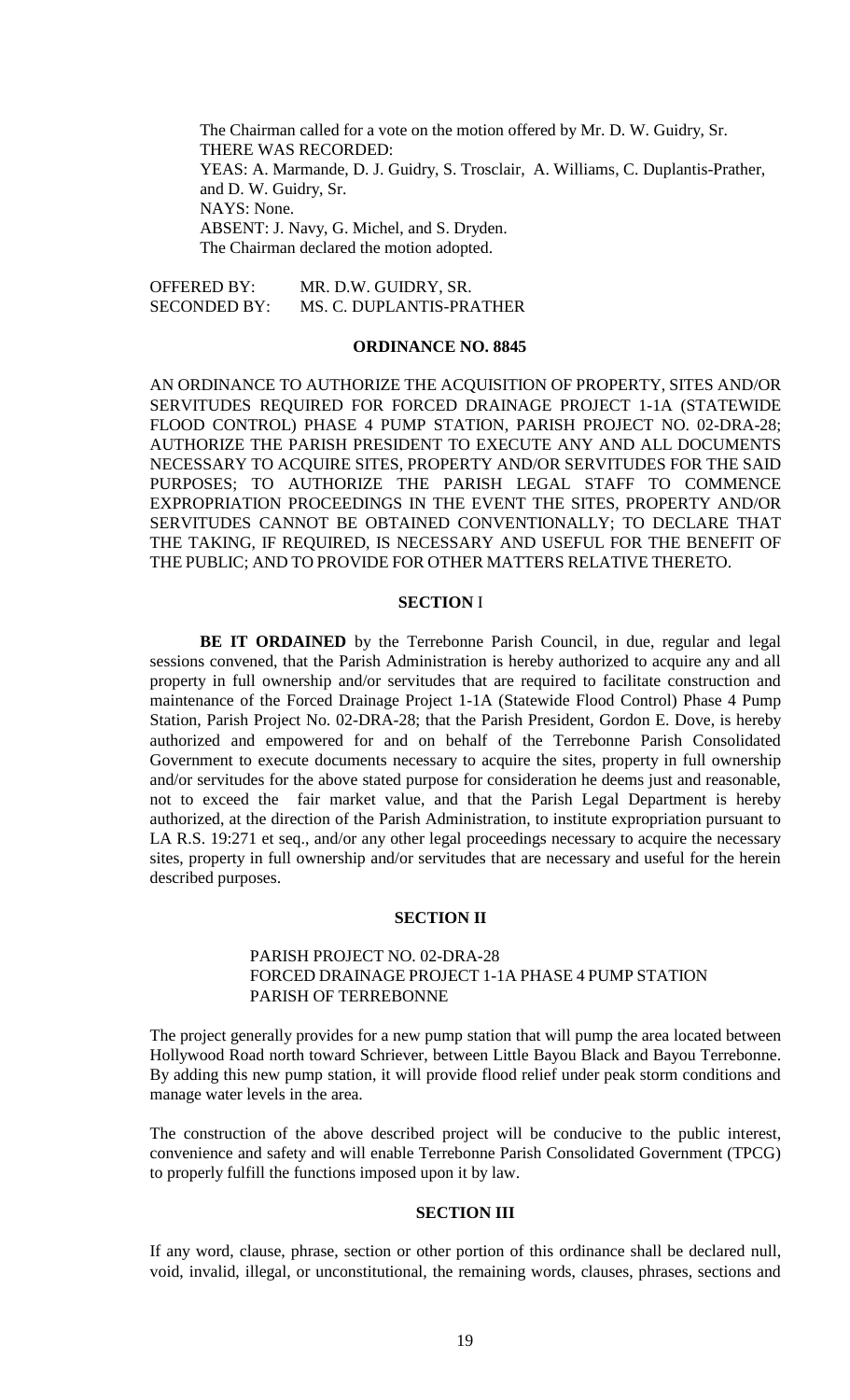other portions of this ordinance shall remain in full force and effect, the provisions of this ordinance hereby being declared to be severable.

#### **SECTION IV**

This ordinance shall become effective upon approval by the Parish President or as otherwise provided in Section 2-13(b) of the Home Rule Charter for a Consolidated Government for Terrebonne Parish, whichever occurs sooner.

This ordinance, having been introduced and laid on the table for at least two weeks, was voted upon as follows:

THERE WAS RECORDED:

YEAS: A. Marmande, D.J. Guidry, S. Trosclair, A. Williams, C. Duplantis-Prather and D.W. Guidry, Sr. NAYS: None. NOT VOTING: None. ABSTAINING: None. ABSENT: J. Navy, G. Michel and S. Dryden. The Chairman declared the ordinance adopted on this, the 24th day May 2017.

The Chairman recognized the public for comments on the following:

D. A proposed ordinance to adopt the 2017 Millage Rates for the Parish Property Taxes Not Subject to Roll Forward Provisions.

There were no comments from the public on the proposed ordinance.

Ms. A. Williams moved, seconded by Ms. C. Duplantis-Prather, "THAT the Council close the aforementioned public hearing."

The Chairman called for a vote on the motion offered by Ms. A. Williams. THERE WAS RECORDED: YEAS: A. Marmande, D. J. Guidry, S. Trosclair, A. Williams, C. Duplantis-Prather, and D. W. Guidry, Sr. NAYS: None. ABSENT: J. Navy, G. Michel, and S. Dryden. The Chairman declared the motion adopted.

Ms. A. Williams moved, seconded by Mr. D. W. Guidry, Sr., "THAT the Council convene back to the regular order of business."

The Chairman called for a vote on the motion offered by Ms. A. Williams. THERE WAS RECORDED: YEAS: A. Marmande, D. J. Guidry, S. Trosclair, A. Williams, C. Duplantis-Prather, and D. W. Guidry, Sr. NAYS: None. ABSENT: J. Navy, G. Michel, and S. Dryden. The Chairman declared the motion adopted.

OFFERED BY: MS. A. WILLIAMS<br>SECONDED BY: MS. C. DUPLANTI MS. C. DUPLANTIS-PRATHER

## **ORDINANCE NO. 8846**

**BE IT ORDAINED**, that the following millages are hereby levied on the 2017 tax roll on all property subject to taxation by the Terrebonne Parish Consolidated Government:

#### MILLAGES

Parish Tax – Alimony (Outside): 3.09 Mills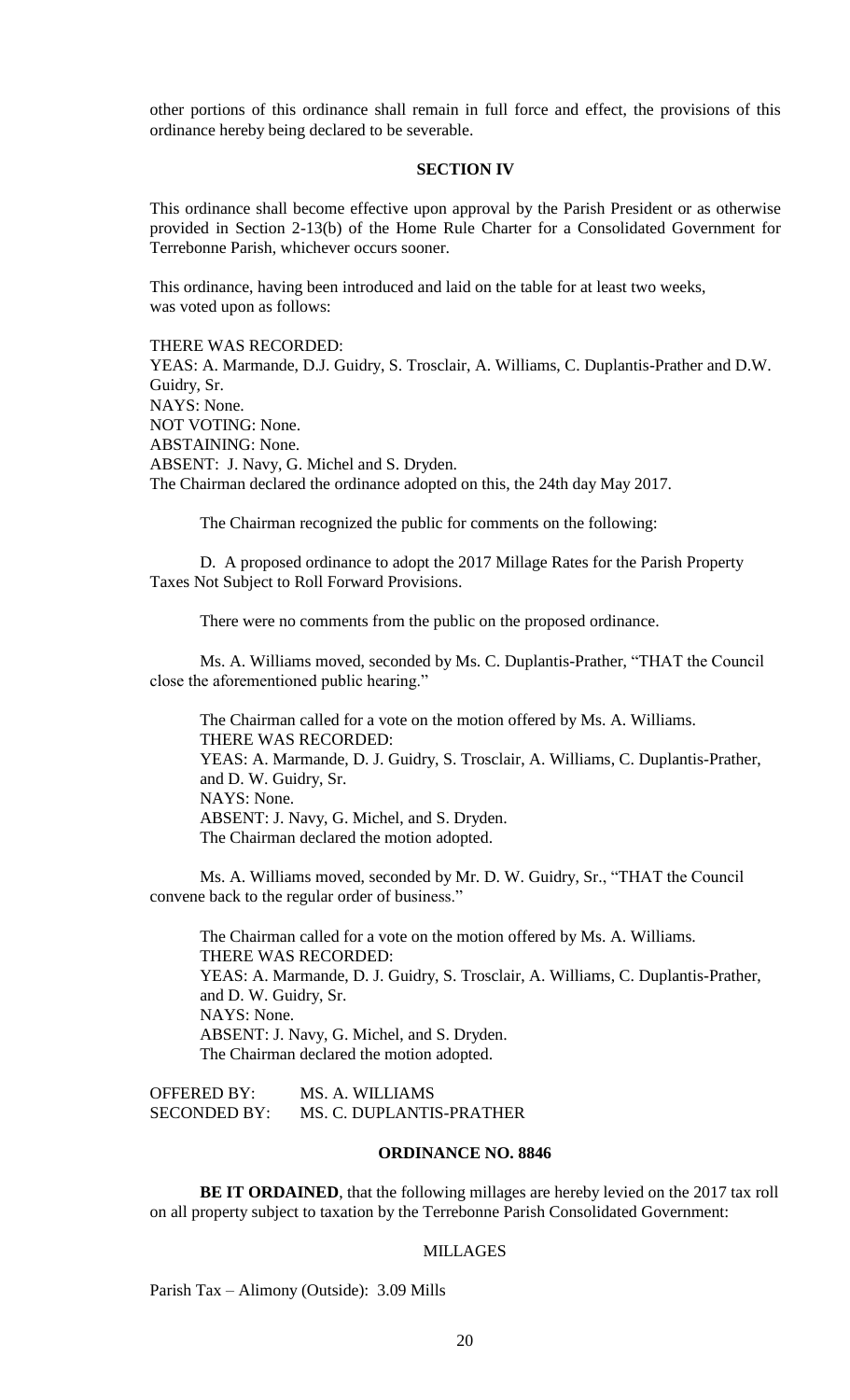Parish Tax – Alimony (Inside): 1.55 Mills Drainage Tax – Maintenance: 7.31 Mills Drainage Tax – 2004 Bonds: .58 Mills Road and Bridge – 2004 Bonds: .58 Mills Sewerage Tax – 2004 Bonds: 0.58 Mills Health Unit: 1.66 Mills Mental Health: 0.42 Mills Juvenile Detention (Houma) Maintenance: 0.98 Mills+ Youth Center (Juvenile Detention) (Houma) (Maintenance): .96 Terrebonne ARC (Ret. Citizens – Maintenance): 5.33 Mills Recreation Tax – Maintenance: 2.12 Mills Council on Aging: 7.50 Mills Sanitation District – Maintenance: 11.21 Mills Road District No. 6 Maintenance: 0.82 Mills Road Lighting District No. 1 – Maintenance: 5.00 Mills Road Lighting District No. 2 – Maintenance: 1.05 Mills Road Lighting District No. 4 – Maintenance: 1.75 Mills Road Lighting District No. 5 – Maintenance: 1.75 Mills Road Lighting District No. 6 – Maintenance: 1.75 Mills Road Lighting District No. 8 – Maintenance: 1.50 Mils Road Lighting District No. 9 – Maintenance: 1.25 Mills Road Lighting District No. 10 – Maintenance: 2.50 Mills City Ad Valorem Tax: 6.38 Mills City of Houma – Fire Protection District: 5.08 Mills City of Houma – Police Protection District: 5.08 Mills

**BE IT FURTHER ORDAINED** that the proper administrative officials of the Parish of Terrebonne, State of Louisiana, be and they are hereby empowered, authorized, and directed to spread said taxes, as hereinabove set forth, upon the assessment roll of said Parish for the year 2017, and to make the collection of the taxes imposed for and on behalf of the taxing authority, according to law, and that the taxes herein levied shall become a permanent lien and privilege on all property subject to taxation as herein set forth, and collection thereof shall be enforceable in the manner provided by law.

The foregoing ordinance was read in full, the roll was called on the adoption thereof, and the ordinance was adopted by the following votes:

THERE WAS RECORDED: YEAS: A. Marmande, D.J. Guidry, S. Trosclair, A. Williams, C. Duplantis-Prather and D.W. Guidry, Sr. NAYS: None. NOT VOTING: None. ABSTAINING: None. ABSENT: J. Navy, G. Michel and S. Dryden.

The Chairman declared the ordinance adopted on this, the 24th day May 2017.

Ms. C. Duplantis-Prather moved, seconded by Mr. D. W. Guidry, Sr., "THAT the

Council approve the following Monthly Engineering Report:

A. Providence Engineering and Design, LLC

The Chairman called for a vote on the motion offered by Ms. C. Duplantis-Prather. THERE WAS RECORDED: YEAS: A. Marmande, D. J. Guidry, S. Trosclair, A. Williams, C. Duplantis-Prather, and D. W. Guidry, Sr. NAYS: None. ABSENT: J. Navy, G. Michel, and S. Dryden. The Chairman declared the motion adopted.

Ms. C. Duplantis-Prather moved, seconded by Mr. D. W. Guidry, Sr., "THAT, there being no further business to come before the Council, the meeting be adjourned."